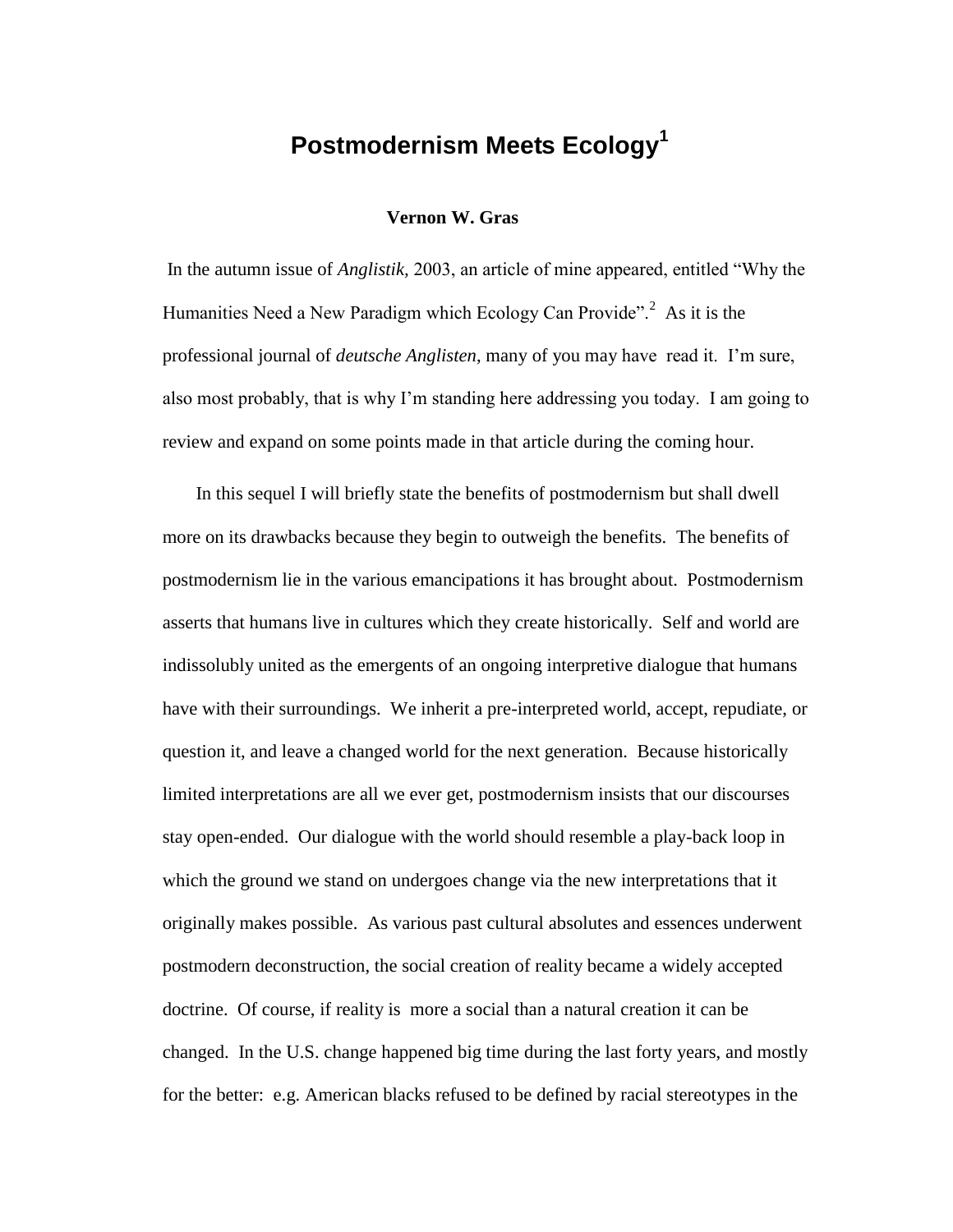U.S. South; the feminists rebelled against the ubiquitous patriarchy found both in the U.S. and Europe; gays and Lesbians sought legal recognition for their relationships; and natural scientists began investigating open ended feed back loops as biology supplanted physics as the most influential science in our culture. For us in the arts and humanities, metaphor and imagination, the agencies bringing forth a different future, received the validation and respect due to them. All these developments certainly will remain a lasting legacy of postmodernism. But are there any drawbacks? Where has the postmodern legacy left us?

The postmodern tilt to the subjective pole has emphasized the open-ended nature of reality, that social codes used to explain and utilize our external environment are limited historical creations. Because these codes are models built on metaphor, their use needs self-awareness about the limits of their fit to nature. This insight or truth of our moment has been fore grounded by present day artists, scientists, and culture critics alike. For example, Magritte's realistic depiction of a pipe with the title, *This is not a Pipe*. Anselm Kiefer's drawing an artist's palette board over some of his paintings to remind the viewer that his blackened landscapes are interpretations whose meanings hover undecidedly between war's destruction and earth's fertile dark renewal. The paintings, in their self-reflexivity, refer both to their mediating process as well as to an ambiguous potentiality, more than to a reality<sup>3</sup>. Virtually, all of Peter Greenaway's films are self-reflexive and he repeatedly affirms: "My cinema is deliberately artificial, and it's always self-reflexive. Every time you watch a Greenaway movie, you know you are definitely and absolutely *only watching a movie.* It's not a slice of life, not a window on the world. It's by no means an exemplum of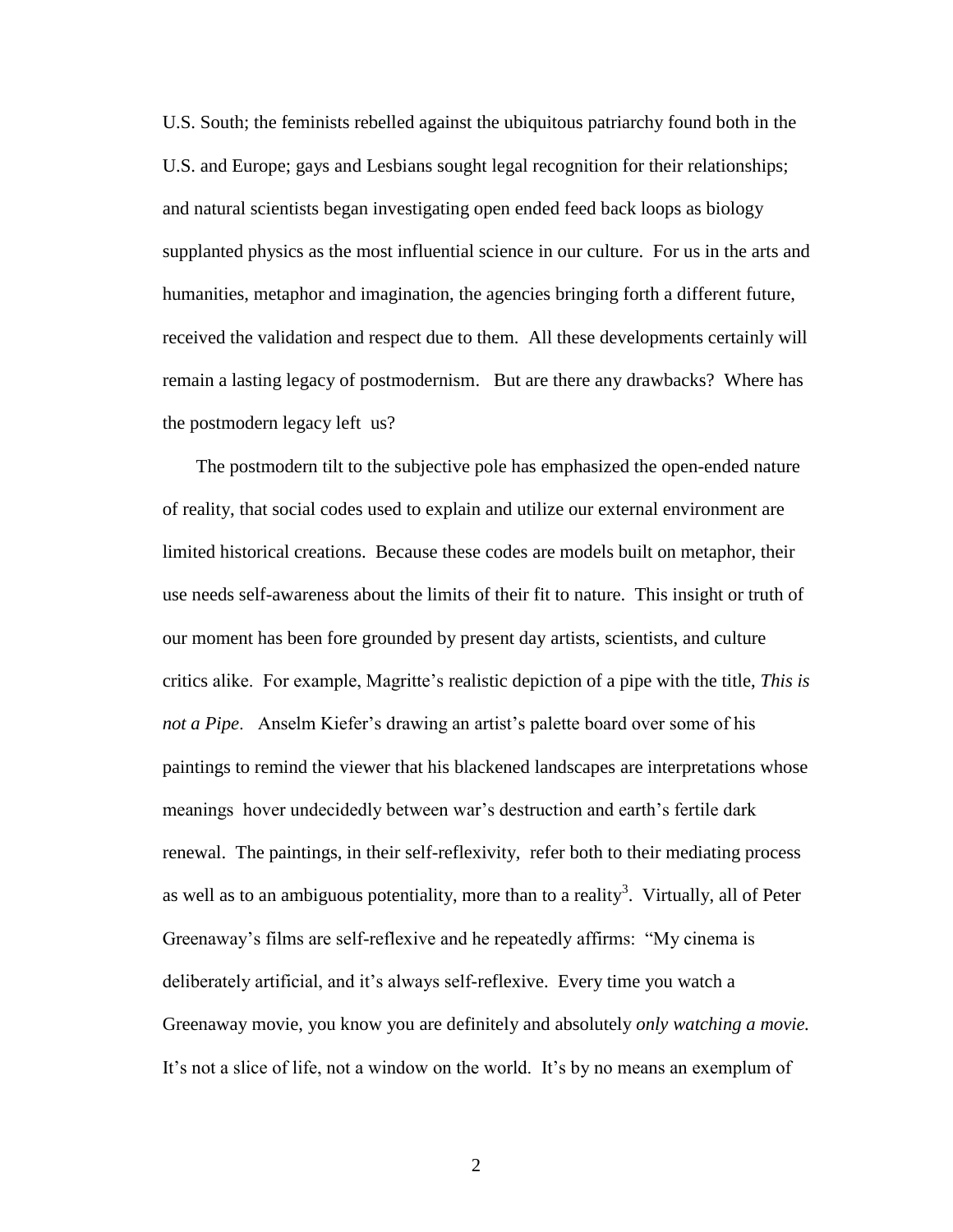anything 'natural' or 'real'. I do not think that naturalism or realism is even valid in the cinema".<sup>4</sup> The deliberate self-reflexive literary works of Borges, John Barth, and Calvino also testify that, to be authentic, novels must reveal the limits of their own conventions. All of these artists have understood the central issue of our time and their art clarifies and resonates with their audience. But once self-reflexivity as the focus of an art work has been used and the sought after self-awareness publicly displayed, the artist must move on. In the last twenty years (and this is world wide), art has become decentered and rather directionless. In his article "Contemporary Art and Contemporaneity" , Terry Smith describes it thus: "The artists are wittily proposing that contemporary art is concerned with posing questions usually about itself, perhaps without much hope of effect, and destined to end in ambiguity… Surety of form and uncertainty of content is the hallmark of the  $21<sup>st</sup>$  century so far.<sup>"5</sup> Even though rapid globalization and decolonization fuels contemporaneous art, they leave it without a center.

In their awareness that we are historical creatures, products of temporal codes, the self reflexive masterpieces referred to in my *Anglistik* article, Margaret Atwood's novel, *The Blind Assassin* and Dennis Potter's TV series, *The Singing Detective* celebrate the dialogical movement of their heroes in overcoming the internalized moral constrictions that have imprisoned them for most of their lives.<sup>6</sup> Their emancipation is shared by readers and viewers in realizing that they face the same task in taking over their own lives from unconscious dependencies and control. But these literary works have not progressed much farther in their anthropocentrism than the existentialist literature of fifty years ago. The attitude toward nature by such existential writers as Jean Paul Sartre and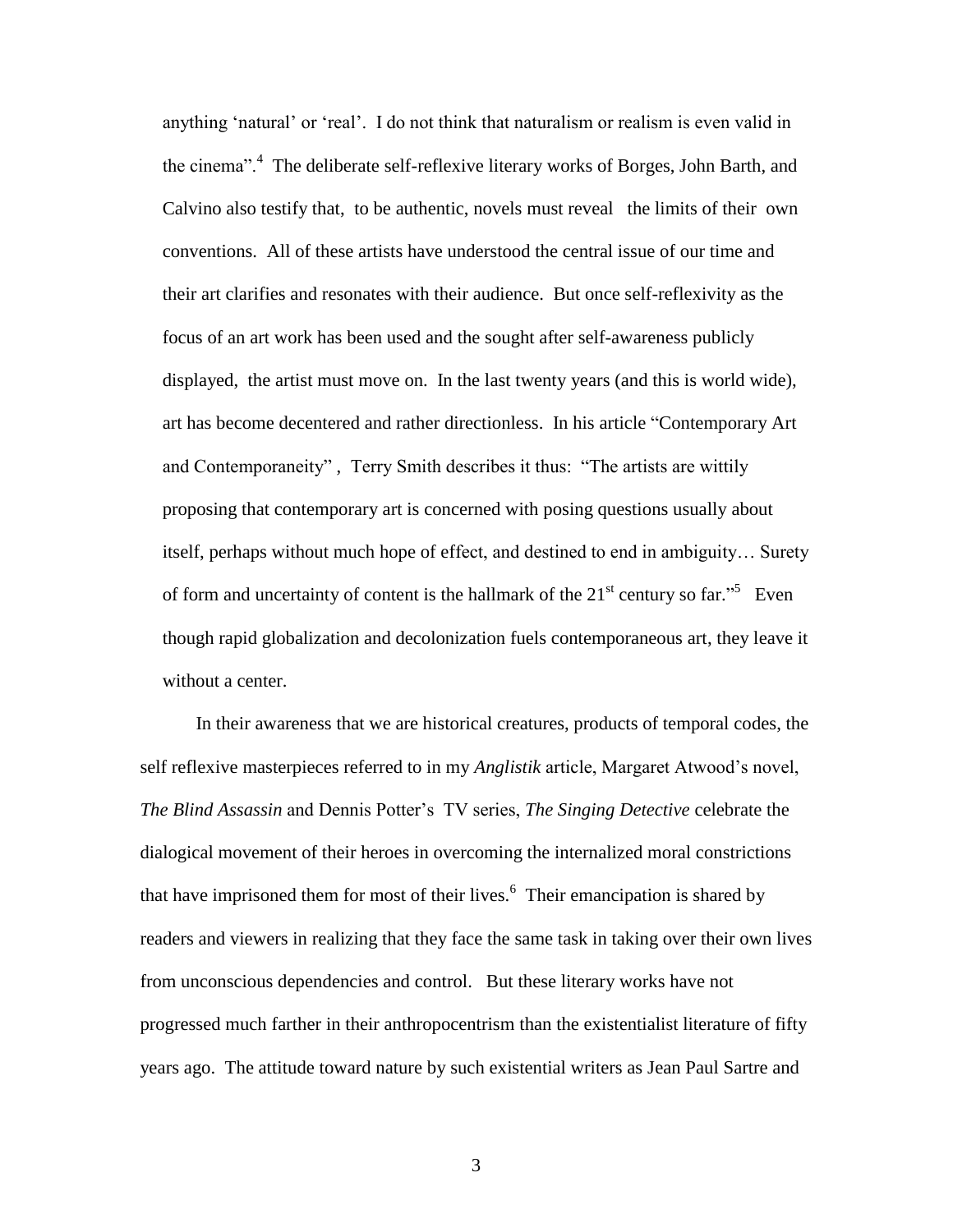Samuel Beckett viewed it as alienating and indifferent. Human values were difficult to come by in Beckett's bleak plays. In *Krapp's Last Tape*, the hero listens to his own voice recording the experiences of his life as they were happening. Now old, he selects highlights from his past and, after listening, concludes that his life excreted on brown vinyl tape has no more significance than his last crap.<sup>7</sup> In Beckett's plays, nature surrounds man's search for values as a vast absurd darkness. Sartre's opposition to nature is just as total as Beckett's. But he hurls defiance towards the universe. Through their acts, humans create value and meaning in the teeth of a non-supportive universe. At the end of *The Flies*, Orestes understands human action as a "dreadful freedom" and with Promethean defiance accepts the human condition of having to create value in the midst of an uncaring nature.<sup>8</sup> Today, historical dialogical movement has replaced the metaphysical vertical movement of fifty years ago, but a changed relation to nature is not evident in either of Potter or Atwood's works. Both remain anthropocentric with the central issues of their heroes focused on the inner psychodrama or conflict between inherited social identities and having to break free into a more adequate selfhood - based on awareness that their past lives had been socially scripted.

. Perhaps, a better way to illustrate the drawbacks brought on by self-reflexivity about models and framing would be to watch a literary critic handle the problem of reference. We will select two postmodern critics, one who would like to include nature within the human purview and one who repudiates its possibility. Kathy Rigby in her article, " Earth, World, Text: On the (Im)possibility of Ecopoiesis" , investigates whether there is a creative practice and a critical methodology that does not fall short of giving 'voice' to the natural world.<sup>9</sup> She uses a Heideggerian model of ecopoiesis developed by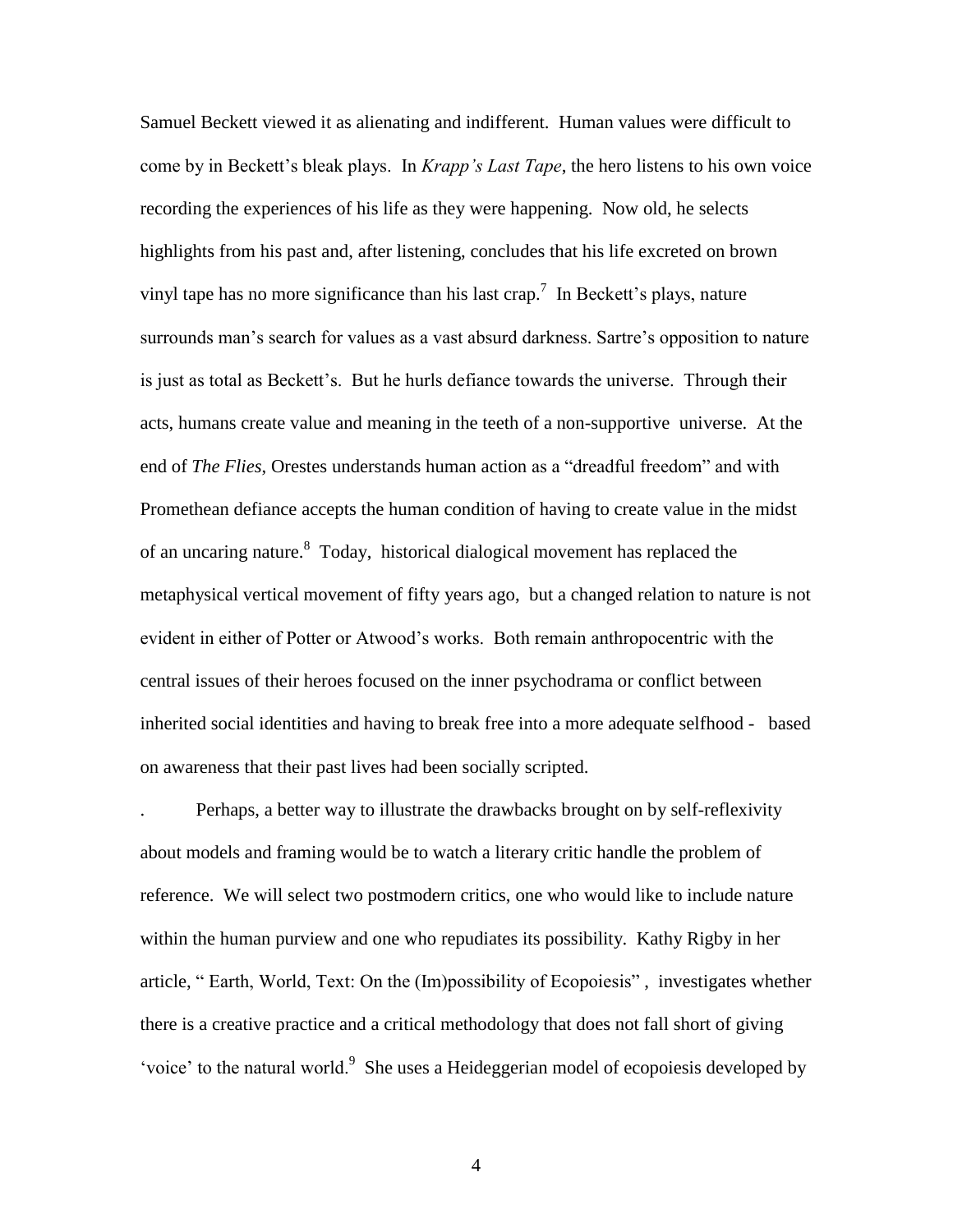Jonathan Bate in the last chapter of *Song of the Earth<sup>10</sup>*. Ecopoetry, according to Bate, is that work of art or poiesis which in speaking can "save" the earth. "Save" here is meant in the sense not to enframe or reduce nature to a "thing" or commodity as technology does. Poiesis is a bringing forth which doesn't enframe, says Heidegger, but which lets things be in their otherness while revealing them in art. To "save" is not to rescue but to free something into its own presencing. The poet's task (and all humans are to dwell poetically ) is twofold: negatively to disclose the shrunken, utilitarian world as unhealable, and positively, to reverse the departure from the Open as Rilke expounds it, which endangers our relationship to Being. Rigby agrees with this art-as-intuition into the sacred or Other. But she doesn't believe that art (verbal or non-verbal) escapes enframing. Art is no different from technology in this respect. So how does art save the earth by disclosing it as unsayable? She says that "only to the extent that the work of art is self-cancelling, acknowledging in some way its inevitable failure to adequately mediate the voice of nature, can it point us to that which lies beyond its own enframing"<sup>11</sup>

Thus, to achieve connection to and with nature and yet uphold the postmodern mantra that one can't jump the culture/nature gap, the artist must produce a self-reflexive text that reveals itself to be an artifact, not a self-disclosure of nature. Only then, can art become a mystical intuition of what remains ineffable and unsayable. "It becomes a discourse of the secluded, what lies outside all enframing, social systems, language."  $^{12}$ In other words, the "more" of nature can only be mutely and obliquely resonated, never articulated. Undoubtedly, this mystical, intuitive role of art's relation to nature owes much to "deep ecology" and its borrowing from Heidegger as Lawrence Buell points out in *The Future of Environmental Criticism*. 13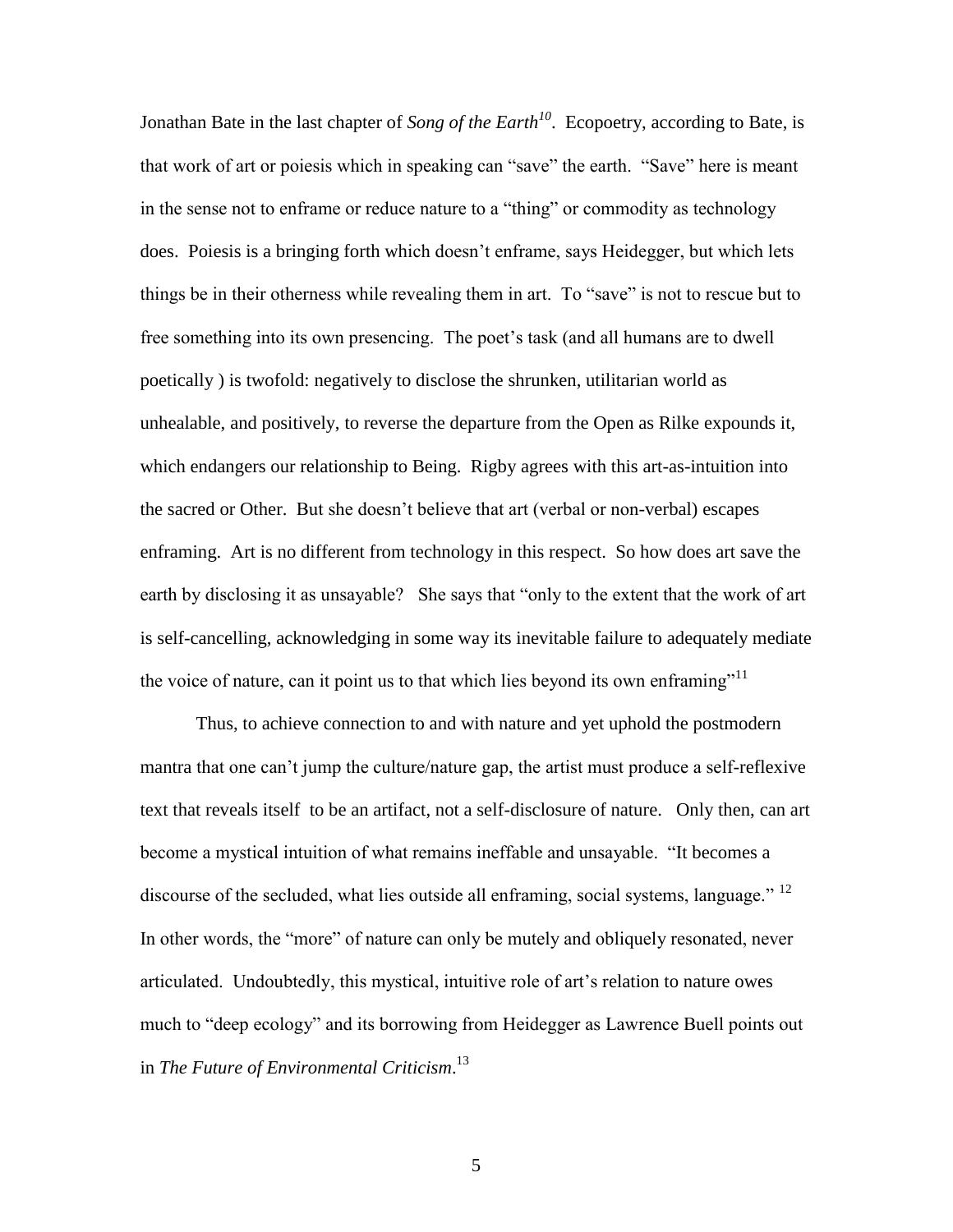Our other critic, Dana Phillips, in his book, *The Truth of Ecology*, dislikes such intuitionism and attacks most traditional nature writing<sup>14</sup>. He is against any unmediated relationship with nature that nature writers seem to desire. While Phillips says he does not accept the social construction of reality, he uses it throughout as a polemic against any and all forms of "right representation" or "direct experience" of nature in literature. He accepts Richard Rorty's hybrid centaur culture/nature or nature/culture as all we've got or ever will get. Why then try to look behind or beyond it? If one can't say anything about the beyond or ineffable, forget about it. If nature always comes culturally mediated, and will always remain the historical hybrid culture/nature, adjust criticism and writing to the historical moment<sup>15</sup>. The current predicament of social constructionism, however, is the increasing proliferation of viewpoints, e.g. feminist, gay, race, class, ethnic, colonial, economic, etc.; the increasing subjectivity of such critical readings; and the desire of nature writers and ecocritics to escape the unending rhetorical analysis of power relations performed by textual critics. None of this is adequately addressed by Phillips. To the question - Can nature ever be given its own voice? Phillips responds seemingly not. It will always be entwined with human interest; so much so that nature whenever it appears in a discourse needs to be deconstructed to reveal some kind of human manipulation behind it. Phillips seems able to put up with this situation, whereas ecocritics like Buell, Love, Elder and Preston wish to escape standpoint epistemologies which leave no room for nature to speak.<sup>16</sup>

While both postmodern artists and critics reveal the truth of our moment, i.e. that we are the products of history and must remain imaginatively and dialogically open ended, the cultural dialogism evident in these works seems as truncated and isolated from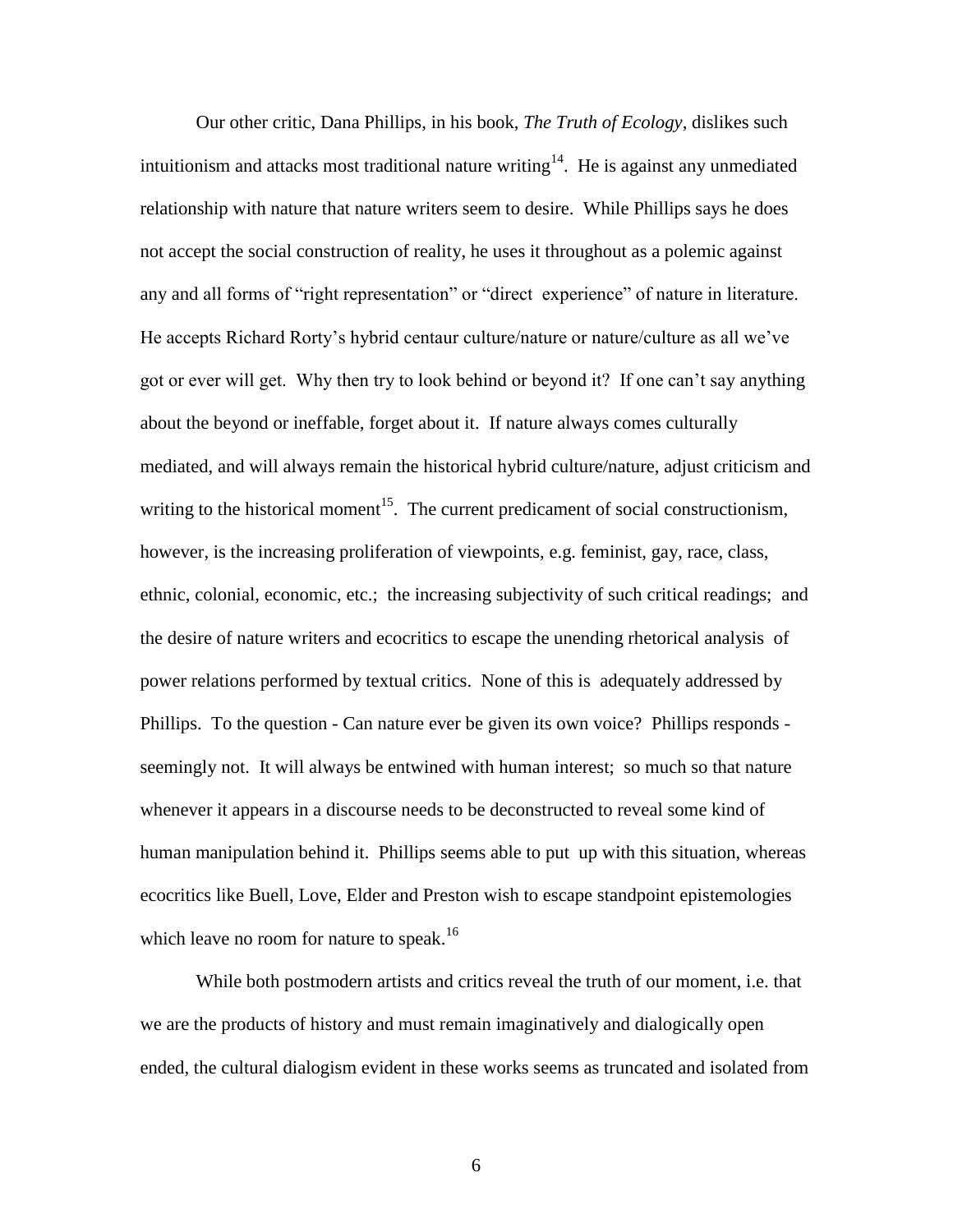nature as the literary examples of fifty years ago. It is this truncation of culture from nature and even, in its most radical expressions, changing nature altogether into simulacra and virtual reality that has helped bring on the political and cultural disaster in the U.S. and elsewhere. In its flight from nature, science, and technology, postmodernism gave up third person objectivity for social constructivism, standpoint epistemologies, and situated knowledge. It embraced the horizontal movement of history fueled by Freudian desire, Nietzschean power, or Marxist materialism – all of which, granted, had more to do with how the hierarchical societies of today were established than scientific enlightenment. These hierarchies needed deconstructing from a social justice point of view.

Having embraced social constructivism and the metaphoric basis of all knowledge, postmodernism has no truth criteria to legitimate change. It can't establish the facts of the matter, only the unfairness of a lived situation. Bereft of any method to establish an independent referent while accepting that all reality is a product of human manipulation, postmodernism has been completely ineffective against the reactionary Right in the U.S. and elsewhere, both politically and religiously.

If physical nature is always culturally mediated, does it not matter how this is done? Or which individual consciousnesses within the various cultures do it? We have already experienced an inverse ratio between proliferation of viewpoints and the importance of the ensuing analyses within Cultural Studies. As dissertations focused on the social hegemony of power relations within texts multiply, they become evermore hermetically sealed off from the natural world. The hostility and obduracy of postmodernism against the natural sciences having any contribution to make in our epistemological relation to nature stands revealed in the science wars of the last twenty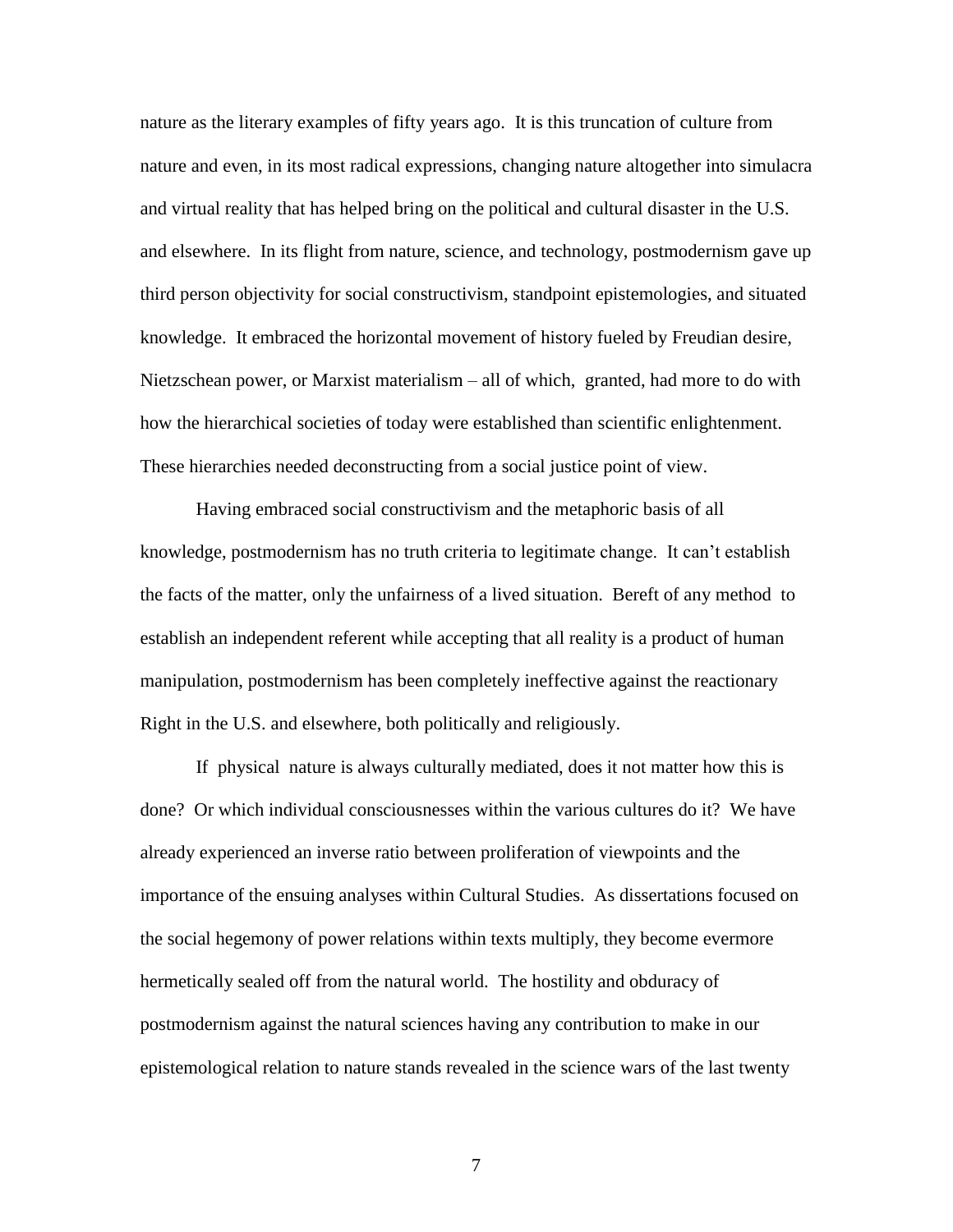years. As I described the science war of the mid-nineties in my *Anglistik* article, I won't repeat it here. But the earlier sociobiology conflict and recent blank slate debate have been a continuation of the same issues.<sup>17</sup>

Postmodern critics in their effort to maintain historical open-endedness identified science with reductionism and deterministic law. In their efforts to "save" human freedom and cultural open-endedness they derived science from historical epistemes and de-emphasized its key trait of empirical verification. "Facts", they claimed, existed only in a cultural discourse which could only offer "contextual" verification. At the time when E.O. Wilson's *Sociobiology: The New Synthesis* and Richard Dawkin's *The Selfish Gene* appeared<sup>18</sup>, Roland Barthes' demystification of the "natural" into culturally motivated discourse, supported by Foucault's uncovering of historical epistemes, and Derrida's deconstruction of any and all foundations, removed the "objective" and value free aura of science.<sup>19</sup> Thus, the vigorous assault on sociobiology led by two of Wilson's own Harvard colleagues, Richard Lewontin, his department chair, and Stephen J. Gould (who later would oppose Richard Dawkins, a more formidable theoretical opponent), took the form of deriving scientific investigations of social behavior not from nature but from cultural sources. The strongest and most sustained attack against sociobiology and Neo-Darwinian reductionism came in *Not in Our Genes.*<sup>20</sup> Its title repudiates nature as the origin of human behavior (if not wholly, then for the most part), so just where does it originate? The goal of the book is to provide a genealogy of present day human thought and behavior, including science, via a Marxist point of view in which the political New Right are shown to utilize an individualistic view (libertarian) of the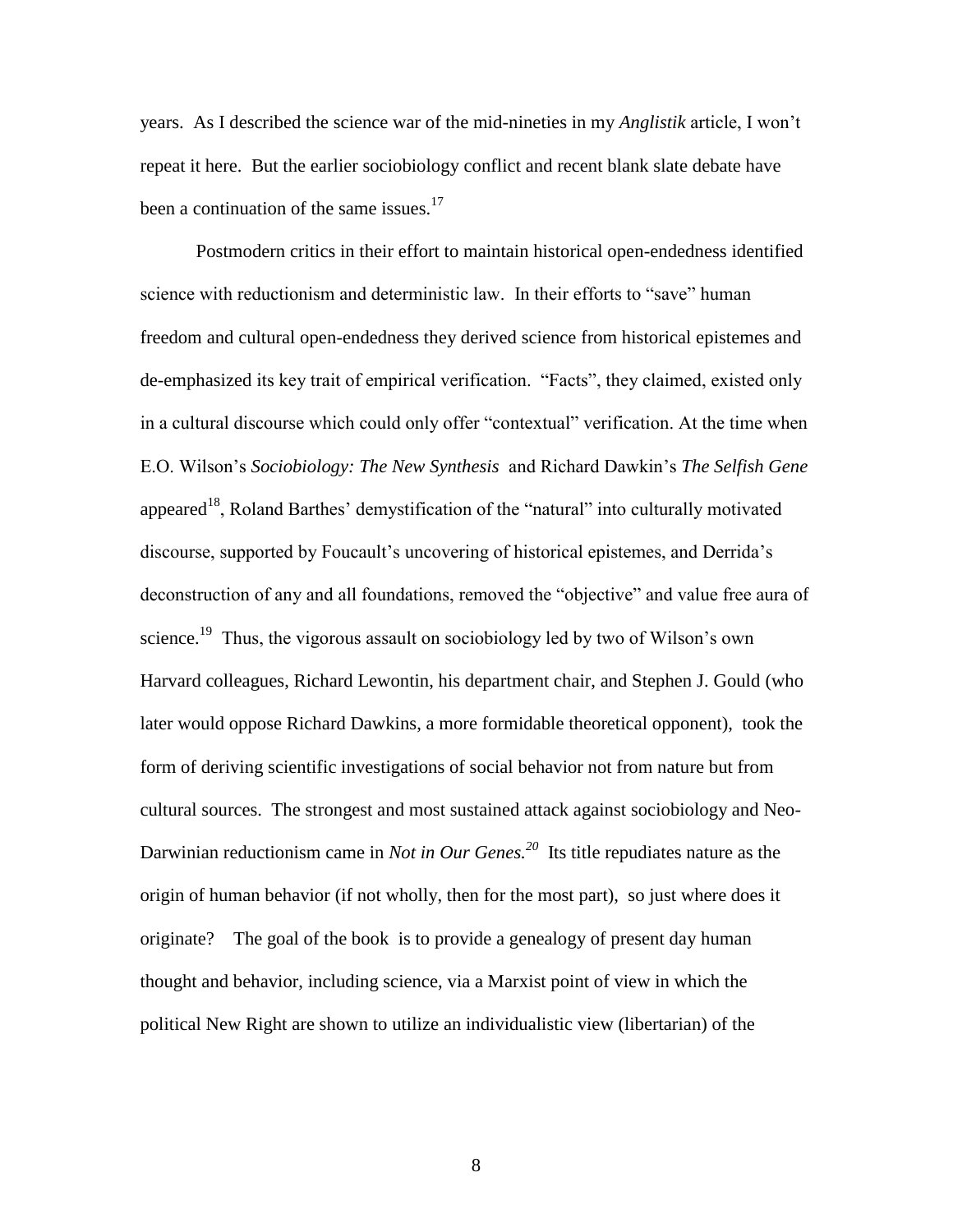biological world which emerged historically during the bourgeois revolutions of the  $18<sup>th</sup>$ century. It is this capitalistic bourgeois ideology that lurks behind sociobiology.

> Ideologies are the ruling ideas of a particular society at a particular time. They are ideas that express the 'naturalness' of any existing social order and help maintain it: The ideas of the ruling class are in every epoch the ruling ideas, i.e. the class which is the ruling material force of society is at the same time its ruling intellectual force. The class which has the means of material production at its disposal has control at the same time over the means of mental production, so that thereby, generally speaking, the ideas of those who lack the means of mental production are subject to it. The ruling ideas are nothing more than the ideal expression of the dominant material relationships. $^{21}$

With Lewontin and Gould insisting on viewing science as subordinated to a cultural episteme, in short, a Marxist social construct, Wilson, who describes himself as a political *naïf,* had to undertake a crash course in the humanities and social sciences to understand where this criticism was coming from. He concluded that Lewontin had embraced a "Marxian view of holism, a mental universe within which social systems ebb and flow in response to the forces of economics and class struggle."<sup>22</sup> Doused with water at a symposium given under the auspices of the American Association for the Advancement of Science in 1978 at Washington, DC, while demonstrators chanted "Wilson you're all wet", he concluded that sociobiology would remain in trouble until it incorporated culture in its analysis.<sup>23</sup> He with the help of Charles Lumsden came up with the following strategy:

"everyone knows that human social behavior is transmitted by culture, but culture is a product of the brain. The brain in turn is a highly structured organ and a product of genetic evolution.. It possesses a host of biases programmed through sensory reception and the propensity to learn certain things and not others. These biases guide culture to a still unknown degree. In the reverse direction, the genetic evolution of the most distinctive properties of the brain occurred in an environment dominated by culture. Changes in culture therefore must have affected these properties. So the problem can be more clearly cast in these terms: how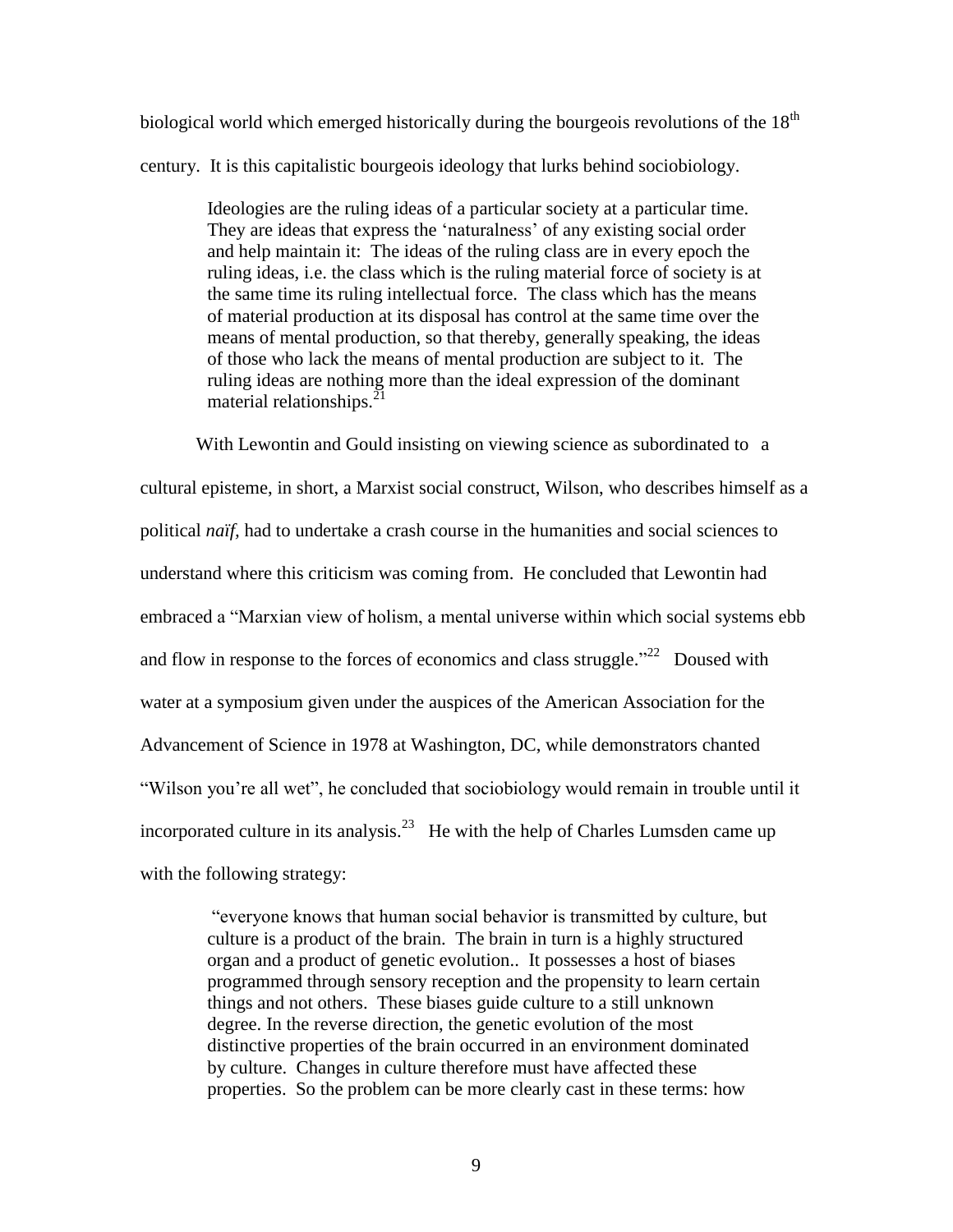have genetic evolution and cultural evolution interacted to create the development of the human mind?<sup>24</sup>

He and Lumsden concluded that a particular form of "gene-culture co-evolution" emerged operating in a playback circle of reciprocal influence with heredity and culture each contributing to an ongoing open-ended evolution. This attempt to bring nature back into discussion of human behavior and with it scientific method met with little success from the social constructionists. They reviewed the book, *Genes, Mind, and Culture* (1981) unfavorably, ranging from contemptuous to nasty scorn.<sup>25</sup>

Lewontin and his fellow social constructivists were motivated by open-ended freedom in human affairs, keeping nature and biology out of the picture. But Lewontin's subordination of natural science to Marxist ideology - which is just one postmodern epistemology among many: e.g. feminist, racist, heterosexist - just incites a reactionary backlash. By its very nature, ideological conflict isn't resolvable. If all discourse is ideological, where does one find consensus? The "truths" on which they are built remain incontrovertible and the debaters retain their irreconcilable differences. Nor was the nature/culture gap overcome in the subsequent "mind as a blank slate" debate between Steven Pinker and Richard Rorty.<sup>26</sup>

Pinker, a cognitive psychologist at Harvard, also wanted to bring nature back into the study of human behavior. He felt that "…hypotheses that pit nature against nurture as a dichotomy or that correlate genes or environment with behavior without looking at the intervening brain will turn out to be simplistic or wrong."<sup>27</sup> Richard Rorty in his rebuttal, quite rightly pointed out that science can't provide a normative human nature to serve as a guide to the good life. "Our convictions about what really matters are constantly modified by new experiences." <sup>28</sup> We are historical creatures and must remain open-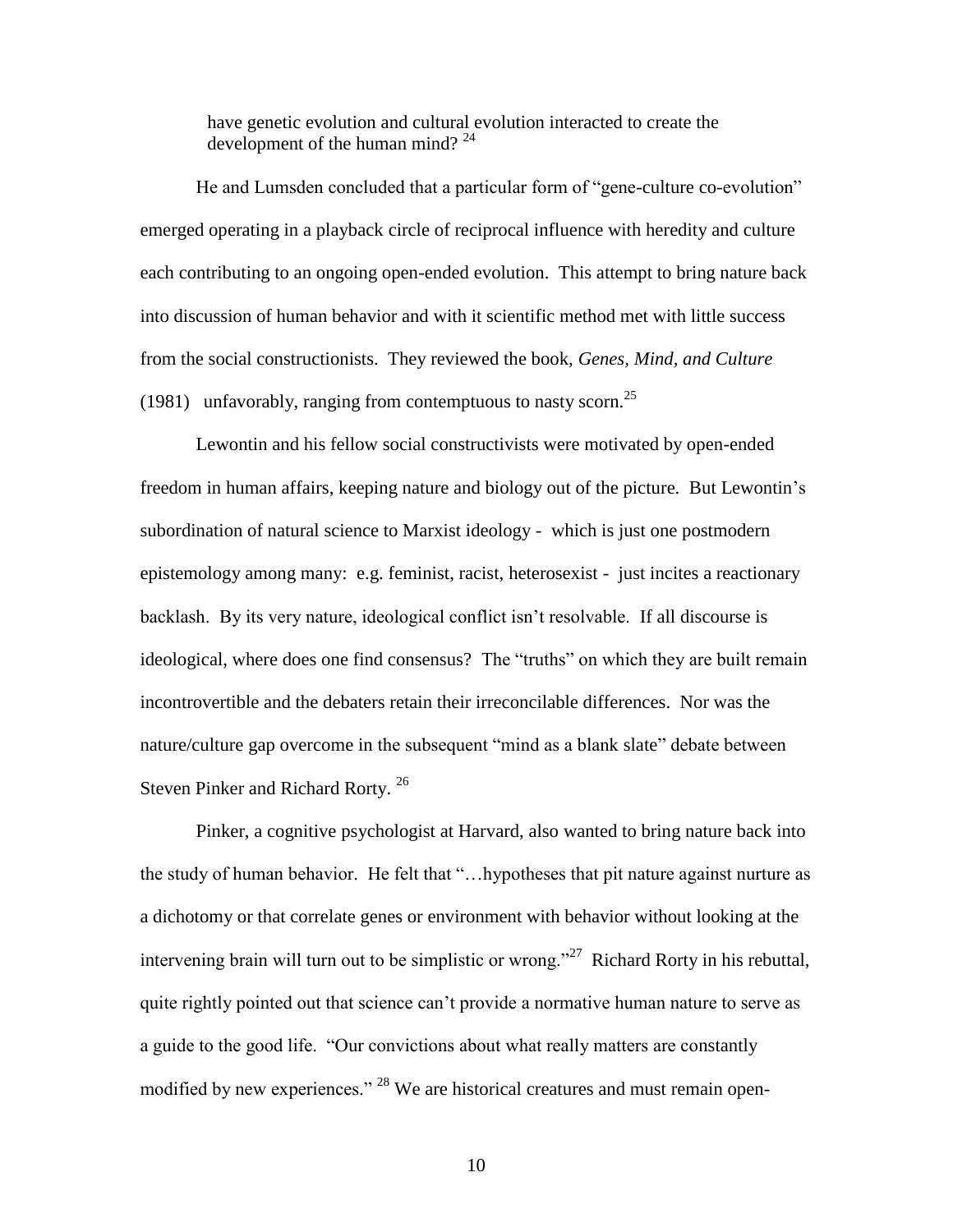ended and free to make ourselves up as we go along without asking what we were somehow 'meant' to become<sup>29</sup>. It is enough to rely on imagination, utopian speculation, and dreams to bring about profound changes in Western social life such as feminists and social reformers have already done.<sup>30</sup>

 Well, I like Rorty a lot, particularly as he cites history, literature, and the arts more than philosophy or religion as superior sources for human edification and ideals. But I don't think imagination all by itself can accomplish the task. After all, the preeminence of Western civilization rests on the rationality of the Enlightenment. Scientific rational procedure supplanted religious and metaphysical explanations in the West. Of all present day discourses, science is most privileged because it tests the validity and truth of its claims. To try to subordinate scientific method to ideology like the social constructivists attempt to do undercuts scientific claims to objectivity and truth. And if the political Left can subordinate science so can the political Right. Making all truth a precipitate from a point of view has been disastrous for the United States in the last twenty years. If one is left with no criteria to legitimate change except ideology then those in control of the media either through money or ownership will control the political future. That is the sorry condition today within the United States. $31$ 

Without doubt, the present Bush administration has been the worst and perhaps most dangerous the U.S. has ever had. Through his ignorance, arrogance, and incompetence, he has ruined the image of the U.S. worldwide. Domestically, his administration has transformed the U.S. from a democracy into an oligarchy, serving the interest of the corporate elite while ignoring the welfare of the common people who nominally should control and be served by a democracy. Substituting ideology for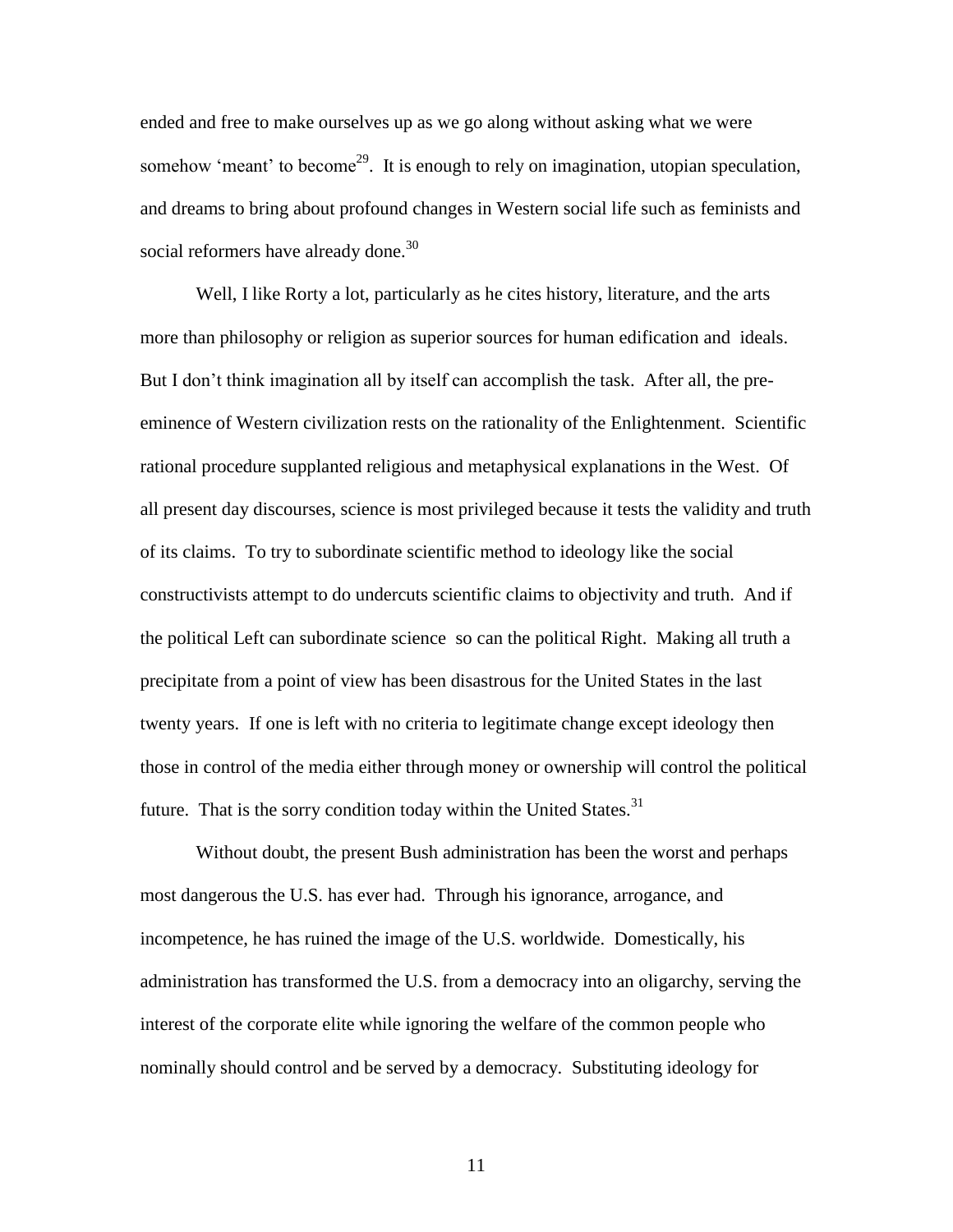scientific consensus and expertise and using this faith based approach to both the economy and social concerns has brought increasing disaster to life in America for the majority.

Market fundamentalism in its

"celebration of the market has become an insidious form of contempt for political democracy. Excluded by definition are the possibility of deliberation leading to social learning, institutional refinement, and an evolving conception of the common good. Indeed, the essence of the theory is to deny that such a thing as the common good exists, except as the sum of selfish individual goods. Those who posit a collective good, or an ethic of public-mindedness, are mere 'sentimentalists' pursuing an unscientific mirage. This body of thought seemingly provides expert witness for the claim that we should minimize political intervention in the economy." 32

Thus, government should just butt out from all regulation of markets and an increased well-being will be shared by all. To finally be able to achieve this end led to the genuine euphoria of Newt Gingrich's "deregulation bill" when Republicans took over Congress in 1994, and motivated the subsequent Shelby Amendment and the Data Quality Act.<sup>33</sup> Let business run business unfettered; let business control energy policy, the utilization of public lands, the distribution of pharmaceuticals and all will be well. With profit - the bottom line - as the only value to be considered, anything that interfered or diminished that value needed to be overcome. That the ensuing wealth was horribly skewed to benefit the few while impoverishing the many and that the commons (clear air, clean water, fertile soil, healthy ecosystems) were being exploited and destroyed for private profit at public expense, of course, needed to be hidden from public scrutiny.<sup>34</sup>

Almost all the deregulation moves by the corporate interests were anti-science. The "sound science" buzzword which became the mantra of the new Republican Congress had nothing to do with good science but everything to do with deregulation. As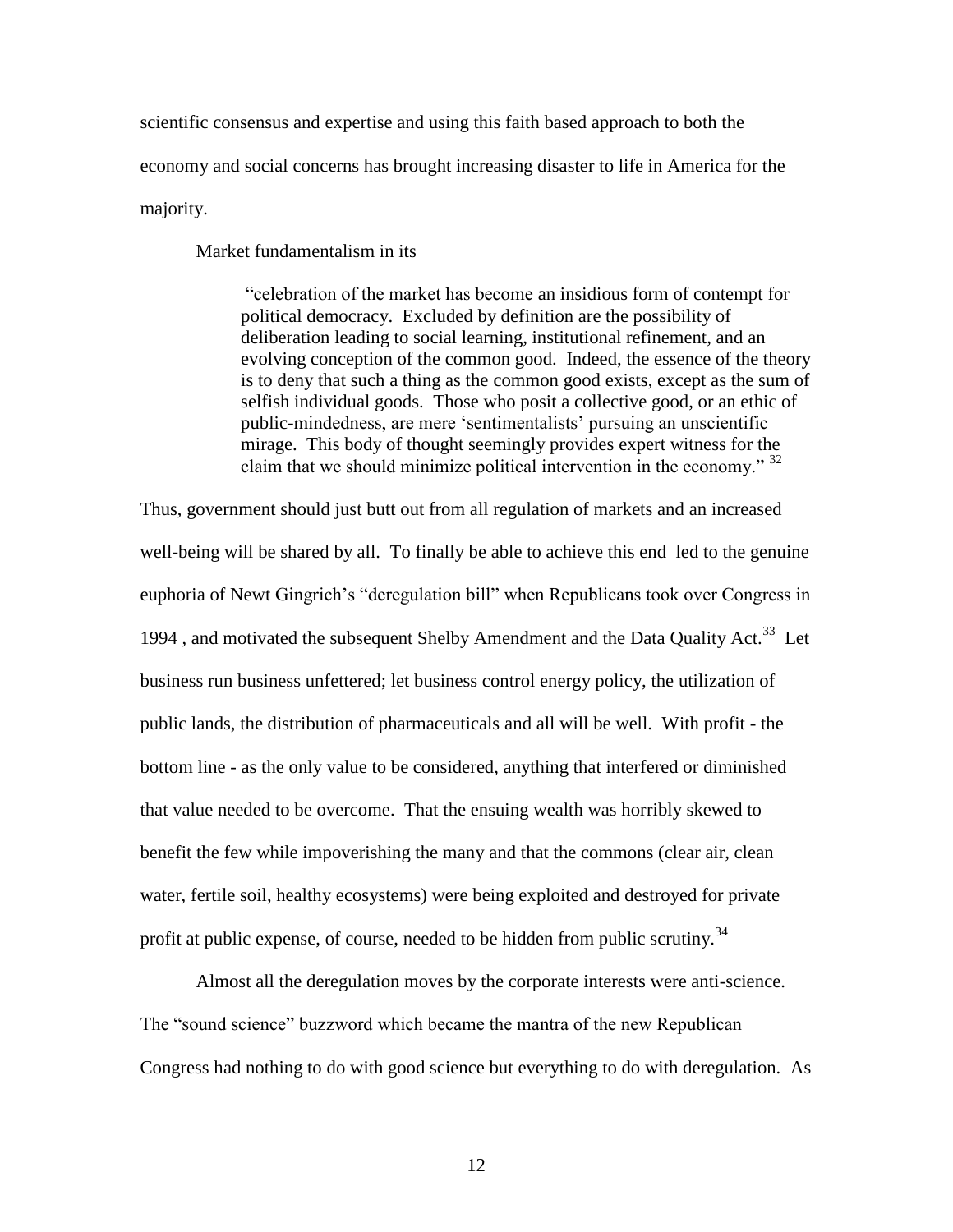Chris Mooney in *The Republican War on Science* put it: " 'Sound science' is shorthand for the notion that anti-pollution laws have gone to extremes, spending huge amounts of money to protect people from miniscule risks." <sup>35</sup> Furthermore, the Republican ..."free market conservatives… align themselves with industry "science" even in cases where it represents a clear outlier viewpoint that warrants considerable skepticism, and to dismiss or ignore concerns about conflicts of interest."<sup>36</sup> To shield their actions and its consequences from impartial objective scrutiny, the corporate Right brought into being their own think tanks: The Heritage Foundation, the American Enterprise Institute, the George C. Marshall Institute, and the Annapolis Center for Science-Based Public Policy and, actually, hundreds more. The purpose of these think tanks was not to take science seriously but to undermine scientific work that might threaten the economic interests of private industry.

Mooney and R.F. Kennedy both provide a list of politicized abuses of science such as: undermining science itself (creationism); suppression (which Reagan did with the acid rain report); deliberate editing and misrepresenting scientific ecological reports (which Secretary of the Interior Gail Norton did regularly, with no qualms); magnifying uncertainty (perhaps the favorite, most widely used ploy and made famous by the tobacco industry and used relentlessly by energy corporations against dangers from climate change).<sup>37</sup> The Doonesbury comic strip reveals the procedure quite well. (See Figure 1.) One can fruitfully compare Gerald Graf's notion of "teaching the conflict" during the "canon wars" of the 90's. Having embraced historical standpoint epistemologies, Graf could only proffer students the emancipation of becoming aware of the limits and shortcomings of plural viewpoints and approaches. Graf believed a fuller resolution and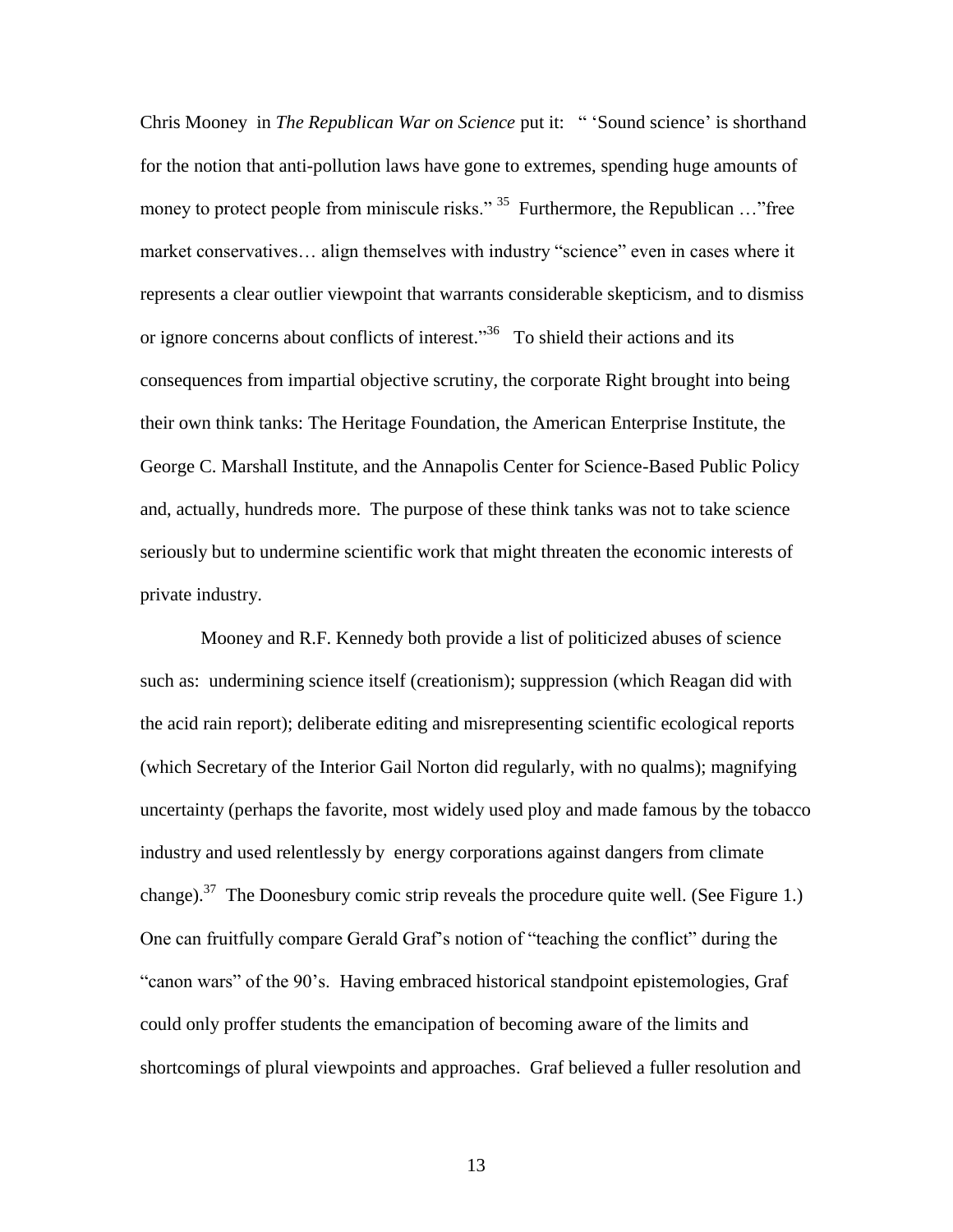understanding of historical frameworks would lead to greater student maturity.<sup>38</sup> The Bush Administration, however, having embraced market fundamentalism, brooks no interference from scientific environmental reports that threaten the bottom line. All discussion of environmental problems are abrogated or deflected by undermining the "objectivity" of science with bogus "sound science" provided by corporate think tanks. If all discourse is governed by a point of view and is equally subjective, it all boils down to a conflict between points of view, which is precisely how the media have been treating it.

The same procedure of attacking the "objectivity" of science emanates from religious fundamentalism. As Mooney points out: "…similar tactics have also been brought to bear by the Right in the service of a religiously conservative cultural and moral agenda."<sup>39</sup> Instead of the bottom line, the religious Right defend their faith-based authority, either Church or Scripture, by disregarding, distorting, and abusing science on evolution, embryonic stem cell research, health risks for women seeking abortions, and sex education. Like other fundamentalist movements in Iran, India, and Afghanistan, the Christian Right also seeks a theocracy, to overcome America's long tradition of the separation of church and state. To achieve their agenda they, too, have their own think tanks and political action committees. (See Figure 2). The Bush administration operates obsequiously to these two self-serving groups who despise the truth and eliminate it when it interferes with their fervent beliefs and desires.

The Union of Concerned Scientists finally did break through in 2004 with a report on "Restoring Scientific Integrity in Policymaking" signed by sixty leading scientists, among them twenty Noble laureates. But political interference with science continued with hardly a protest from mainline media.<sup>40</sup> This shouldn't be surprising as the media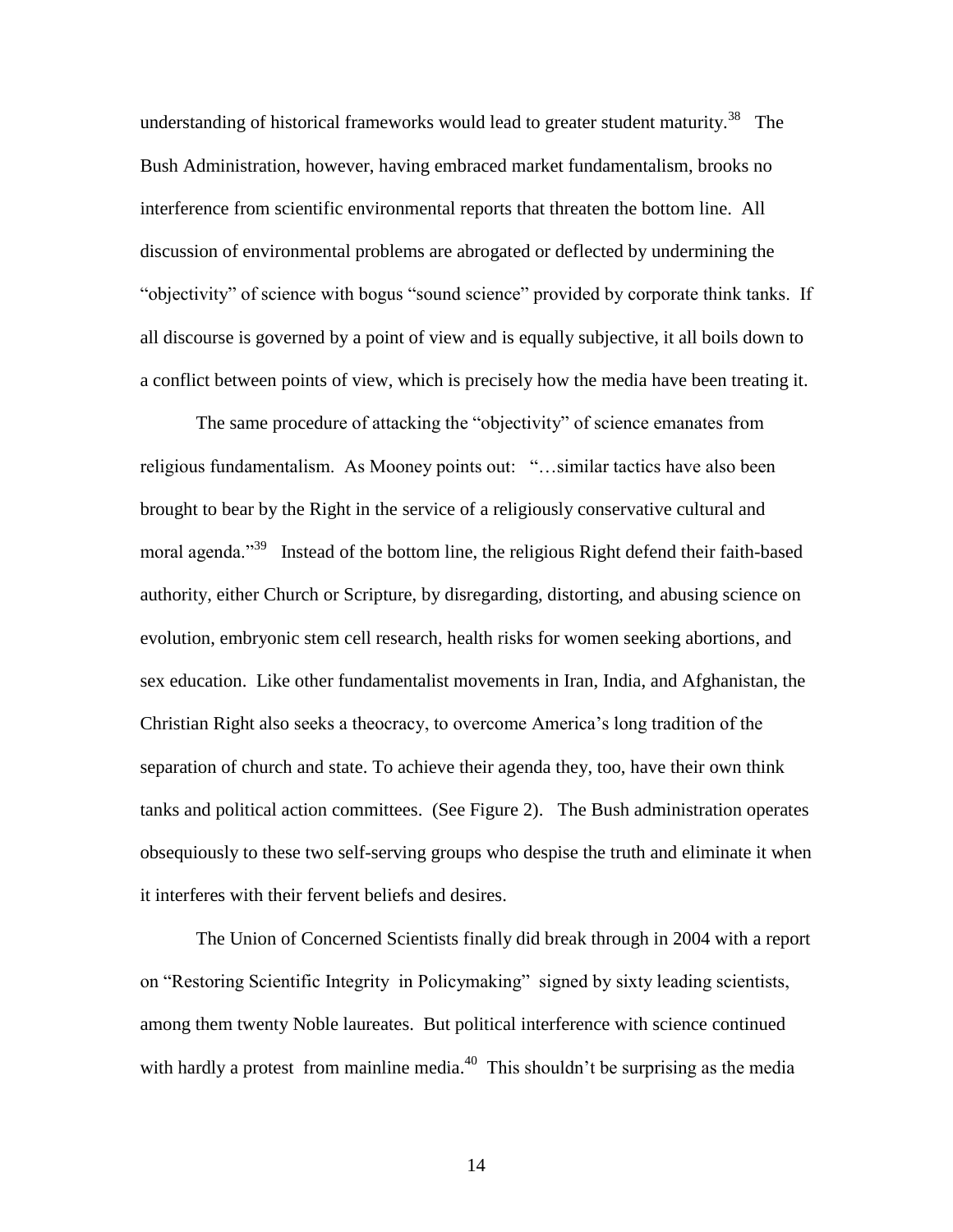so far has been part of the problem, not the solution. As late as July 10, 2006, in an email to members, Kevin Knobloch, President of UCS wrote:

> "Across a broad range of issues – from childhood lead poisoning and mercury emissions to climate change and nuclear weapons – scientific findings are being censored and distorted, scientists' recommendations are being ignored, and many top scientists are leaving government service, fed up with years of interference and intimidation. This abuse of science has serious consequences for our health, national security, and our environment."

As I stated in my *Anglistik* article: Without some notion of truth on one's side and having science as a witness to the environmental position, I don't see any hope in overcoming this reigning ideology. Scientists need to become better defenders of science and get through to the public with their message. Al Gore's film *An Inconvenient Truth,* did for science what hundreds of reports, articles, and books hadn't done. It broke through a wall of disinformation and made persuasively clear to millions that global warming was real, that it was a threat, and that humans were the chief cause of it. It has been savagely attacked by both industry and the religious Right but with limited success. It was a persuasive performance and because of its importance to the world, deserving of both its Oscar and Noble Peace awards.

Besides the epistemological need for more objectivity in our dealing with nature, is there any other connection between culture and nature that escapes the present attitude that anything goes because cultural subjectivity is unavoidable?. Katherine Hayles in 'Chaos as Orderly Disorder: Shifting Grounds in Contemporary Literature and Science" offers such a continuity principle<sup>41</sup>. She points out that the "shifting ground" in contemporary literature and science comes out of "chaos" or "complexity theory" as it is now being called. The shift has to do with realizing "that the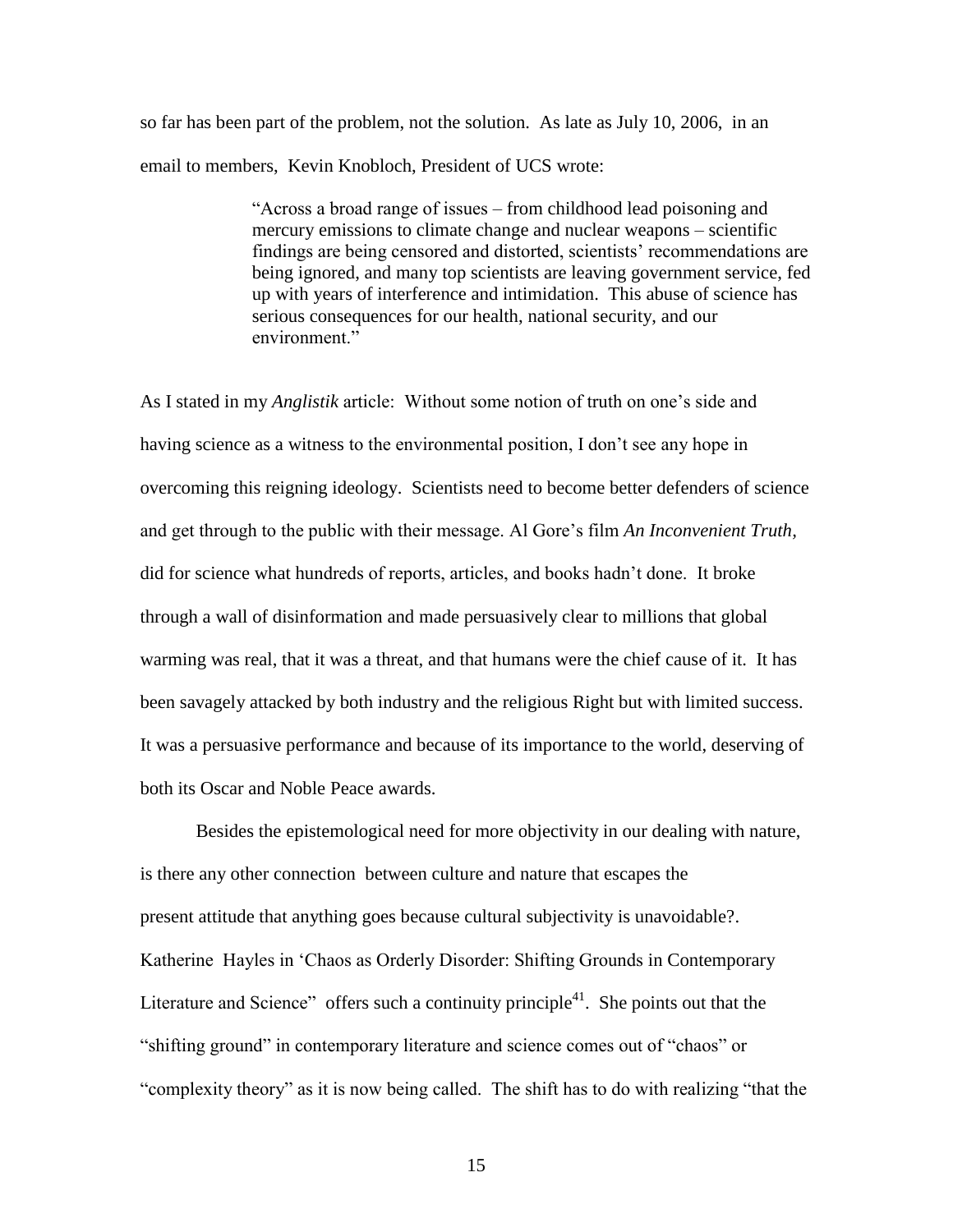basic stuff that everything is made of is information" Matter and energy can be approached as a flow of information with "the world (becoming) a text, a physical embodiment of information markers."  $42$ . In the fifteen years since Hayle's essay, complexity science has foregrounded emergence as its central issue. Emergence and selforganizing systems have come to be recognized as basic to life and evolution.<sup>43</sup> The increasing number of books on the topic of complexity and its application signals that we are on the threshold of an intellectual revolution. The old linear world of Newton whose laws were controlled and determined by the calculus he invented is being replaced by the non-linear world of complexity. Complexity science wants to understand emergent behavior in all fields and believes it can do so by focusing on information exchange in dynamic systems, i.e. systems that change over time. With the help of computers which can perform repetitive mathematical programs with dazzling speed, one can begin to approach transitions or emergences that have been around for centuries. How do chemical reactions evolve out of the laws governing physics? How do cellular and molecular biology evolve out of chemistry? How does consciousness emerge out of physiological processes? Even social and cultural systems can be handled as emergents from nonlinear interactions of independent elements whose interactions bring into being a higher order not reducible to their individual parts. e.g. tribe, cities, nations, markets, business corporations,  $etc<sup>44</sup>$ .

Nature as a complex adaptive system can be viewed as a forerunner of our own cultural dialogism in which antecedents constrain but do not control emergent consequences. Complexity science in its traditional science demeanor wishes to continue the use of reductive models to predict the workings of complex systems like business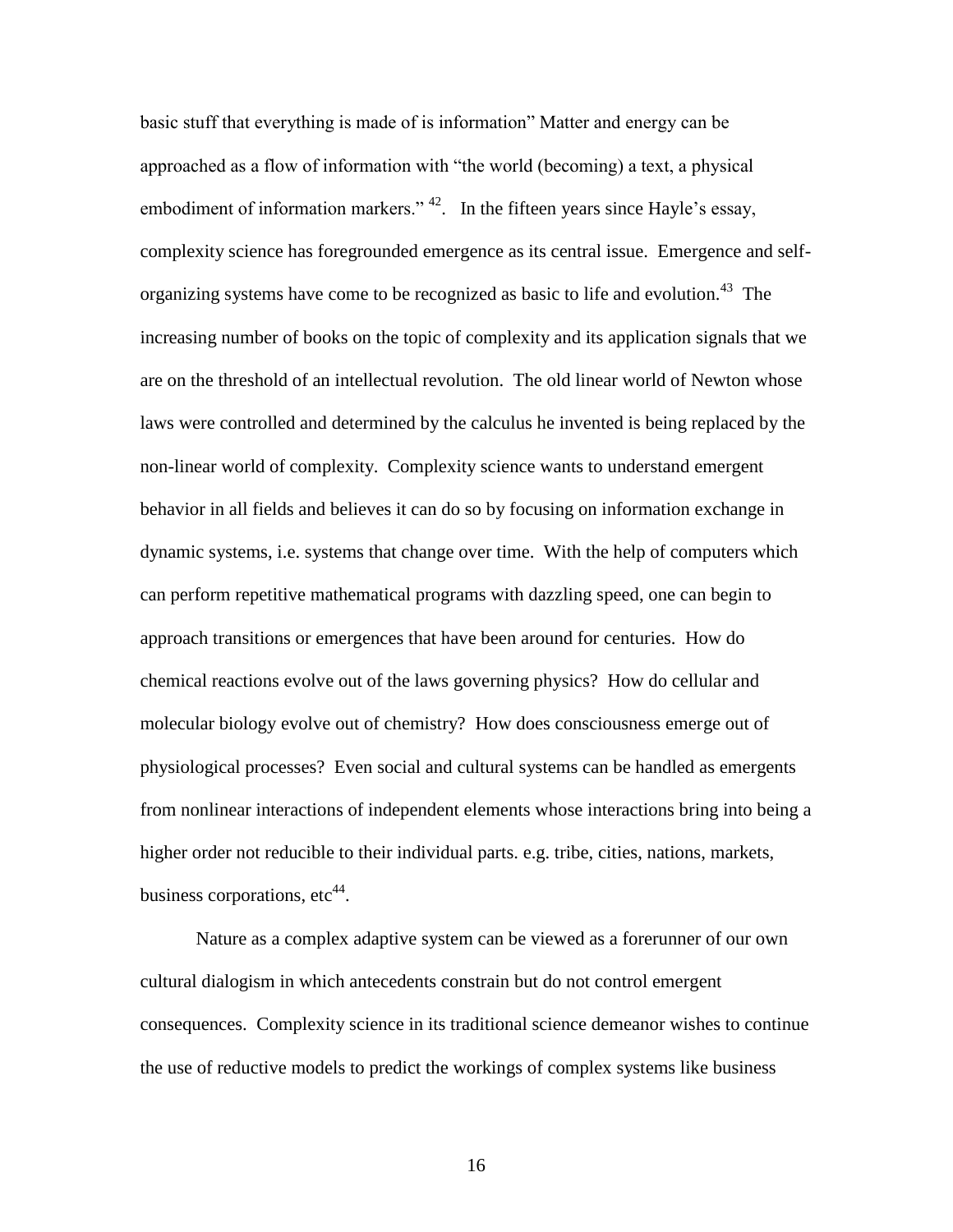corporations and the stock market. As Steven E. Phelan describes it in his article "What is complexity science, really", complexity science posits *simple* causes for *complex*  effects. Át the core of complexity science is the assumption that complexity in the world arises from simple rules. However, these rules (which Phelan terms 'generative rules') are unlike the rules (or laws) of traditional science. They use "feedback and learning algorithms to enable the agent to adapt to its environment over time. … Finding a set of generative rules that can mimic real world behavior may help scientists predict, control, or explain hitherto unfathomable systems."<sup>45</sup> These generative rules need computers to do the non-linear mathematics so the modeling and interactions are done in the virtual worlds of computers. Virtual worlds like the earliest, John Conway's cellular automata, *Game of Life* (1970), James Lovelock's *Daisyworld* (1981), Chris Langton's *Artificial*  Life (1989), and Tom Ray's *Tierra* (1990), all endeavor to parallel real life activity.<sup>46</sup> The underlying assumption of this computer modeling of nature is that life is an information system. This self organizing feedback mechanism, an ecological dialogism if you like, orchestrates emergence.

Traditional reductive scientists, like John Holland ( who provided the genetic algorithms for the human genome and who authored *Emergence: From Chaos to Order)* modeled "computer programs that evolve, just as organisms do in nature, and find optimal solution to various problems". He came to the conclusion that "the rules of the game were the same in physics, in economics, in biology." He believes his model building just extends the Newtonian Enlightenment tradition of establishing laws. Complexity science demands that "you have to look at the interactions as well as the parts". But if the ensuing emergent system is truly novel and not determined by its parts,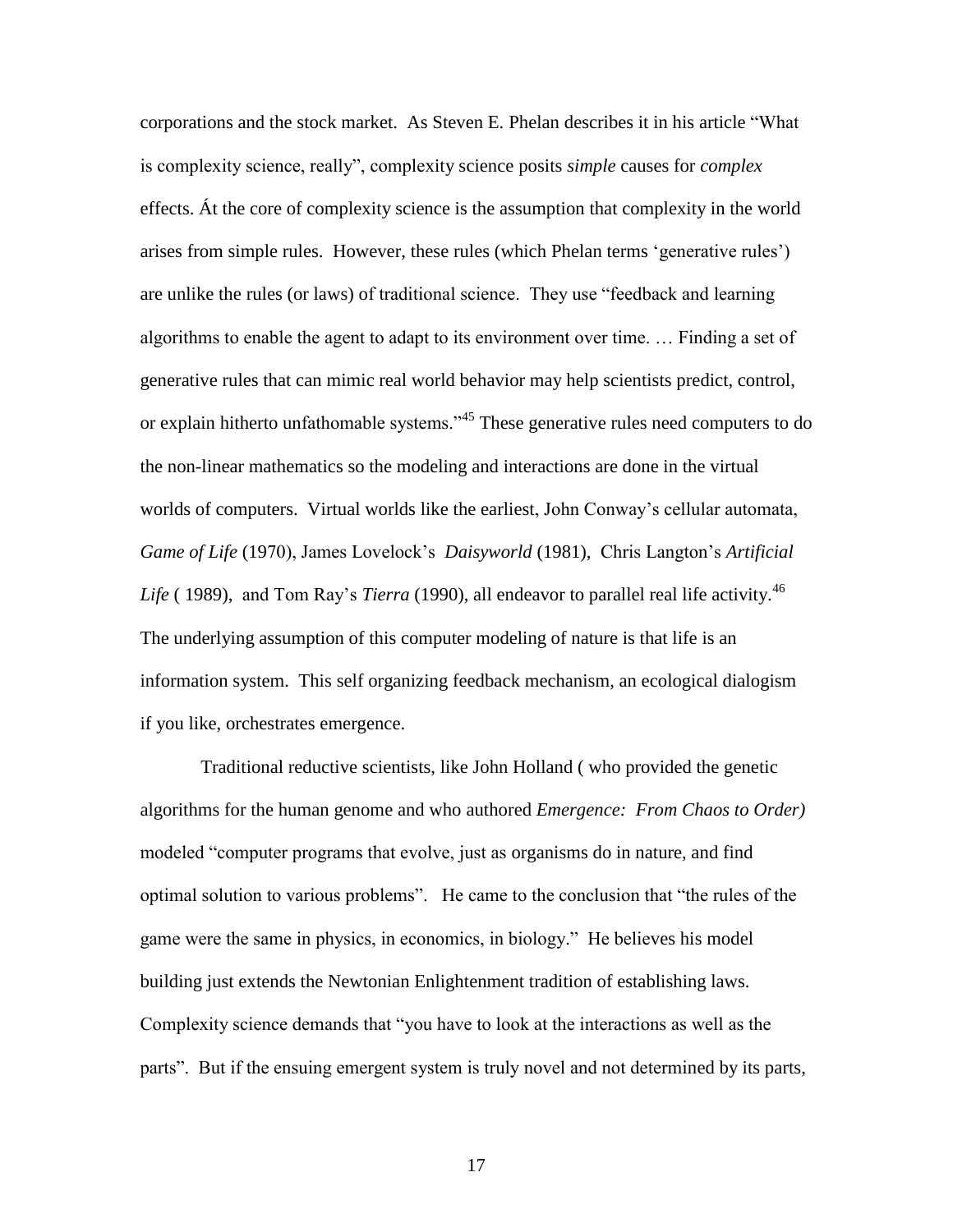then one can't predict the outcome completely. To which Holland reluctantly agrees as of now<sup>47</sup>. Holland's reductive approach is opposed by the more holistic approaches of Stuart Kauffman, Brian Goodwin, Stuart Pimm, and others. Fueling complex adaptive systems is an "order for free" operating at the edge of chaos in computer models without any human direction<sup>48</sup>. The fact that nature's evolving processes seem to participate in the "order for free" excites many Sante Fe Institute researchers. It is this recent scientific definition of nature as an evolving adapting system that has begun to realign many human activities and discourses. It is producing a new cultural orientation in science, politics, economics, ethics, and aesthetics. We are on the cusp of a big intellectual revolution.

In my *Anglistik* article, I gave various examples of cultural dialogism indicating that open-ended evolving playback models were wide-spread in various human sciences. Here are a few more examples, now under the auspices of ecological dialogism.

Lawrence Buell in his *The Future of Environmental Criticism* acknowledges that the field is in flux and going in many directions.<sup>49</sup> The biggest happening between what he calls the first and second wave of environmental criticism was the inclusion of urban and social milieus into the notion of environment.<sup>50</sup> He admits – what environmentalists have long insisted on – that the early "wilderness ethic" was short sighted and that excluding humans to get back to some uncontaminated natural paradise won't work. First of all, humans were always a presence in nature from prehistorical beginnings. Early human hunters killed off the woolly mammoth more than did climate change. Secondly, if social inequities such as wide spread poverty, hunger, and disease aren't solved worldwide, we won't be able to implement our new found ecological insights.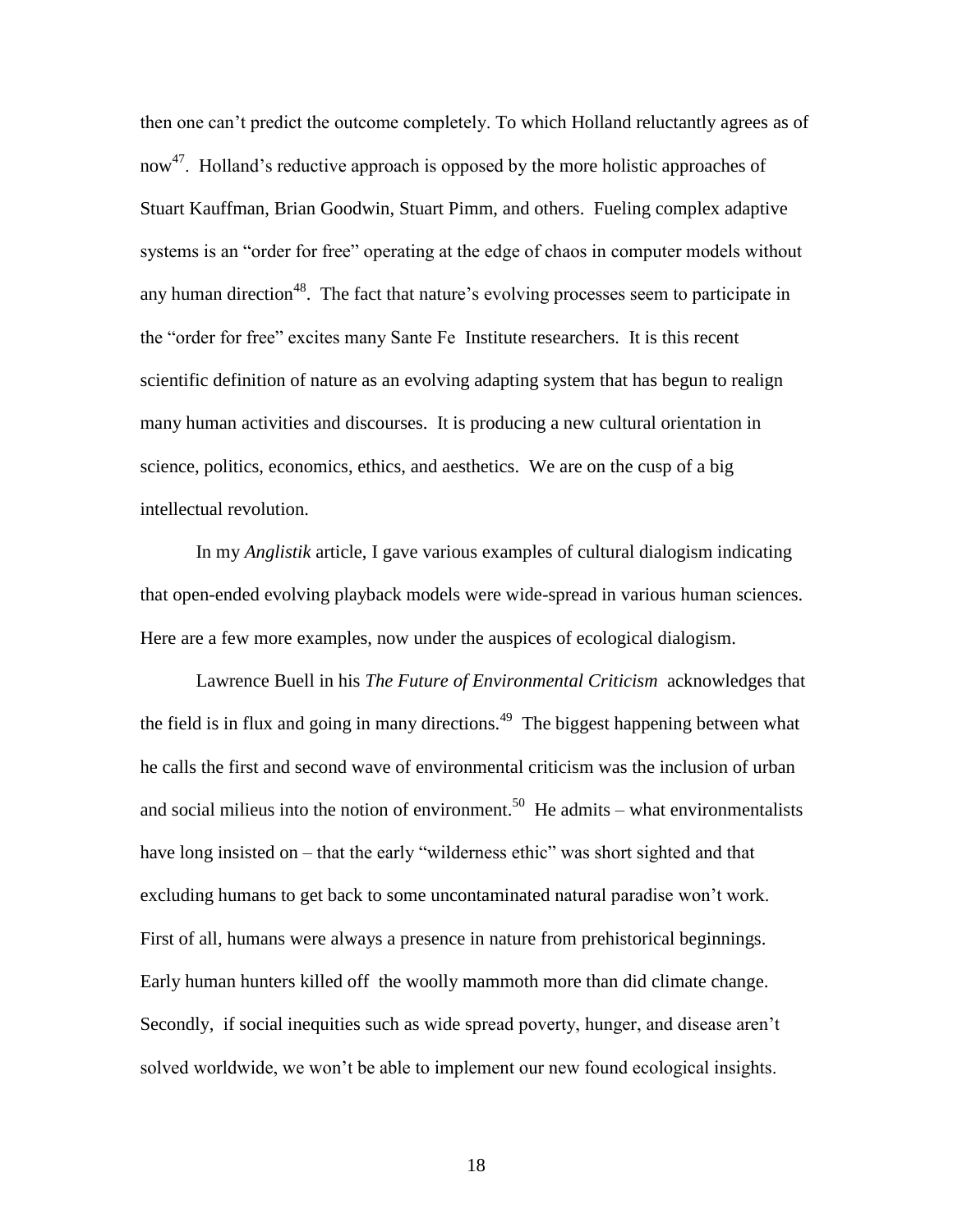Ecological blight follows inevitably from social blight.<sup>51</sup> Thus, Buell doesn't use ecocriticism in his title but "environmental criticism" to include the humanly created environments with the natural. But his literary criticism reflects and encourages the new developments in environmental thinking. If nature is a living evolving open-ended process, then literature and criticism must give voice to this new insight. Furthermore, we are subordinate to this interaction even though we perceive and record experience from our individual standpoints. If self and world emerge from our interaction with the environment – both natural and social – then "place" becomes crucial to this engagement, especially as place is the site where our new ecological truths can be revealed. He cites Edward Casey, J. E. Malpas, and Christopher Preston as moving in the right direction in their attempts to escape standpoint epistemologies in order to let nature speak<sup>52</sup>. I, particularly, like Preston's use of *place* to draw together the natural, the social, and the intellectual in such a way that they give us a location from which to understand the full complexity of our relationships to what lies around us. No place is entirely free from culture so taking place seriously is one important way to affirm the significance of people for "*what* they are *where* they are". 53

Of course, if you believe that nature is an open-ended emerging process, as does Buell, then place must also include a temporal dimension. Art, too, must reflect this reality in both its content and method. Jorie Graham's poetry seeks to delineate nature's processes while, simultaneously, her poems also reflect on their own creativity. In both domains, the focus is on an interaction that brings a process more than a thing into a reader's consciousness.<sup>54</sup> I believe that even some titles of her poetry collections reveal this orientation, e.g. *Erosion* (1983); *Never*, (2002). While Buell makes utopian or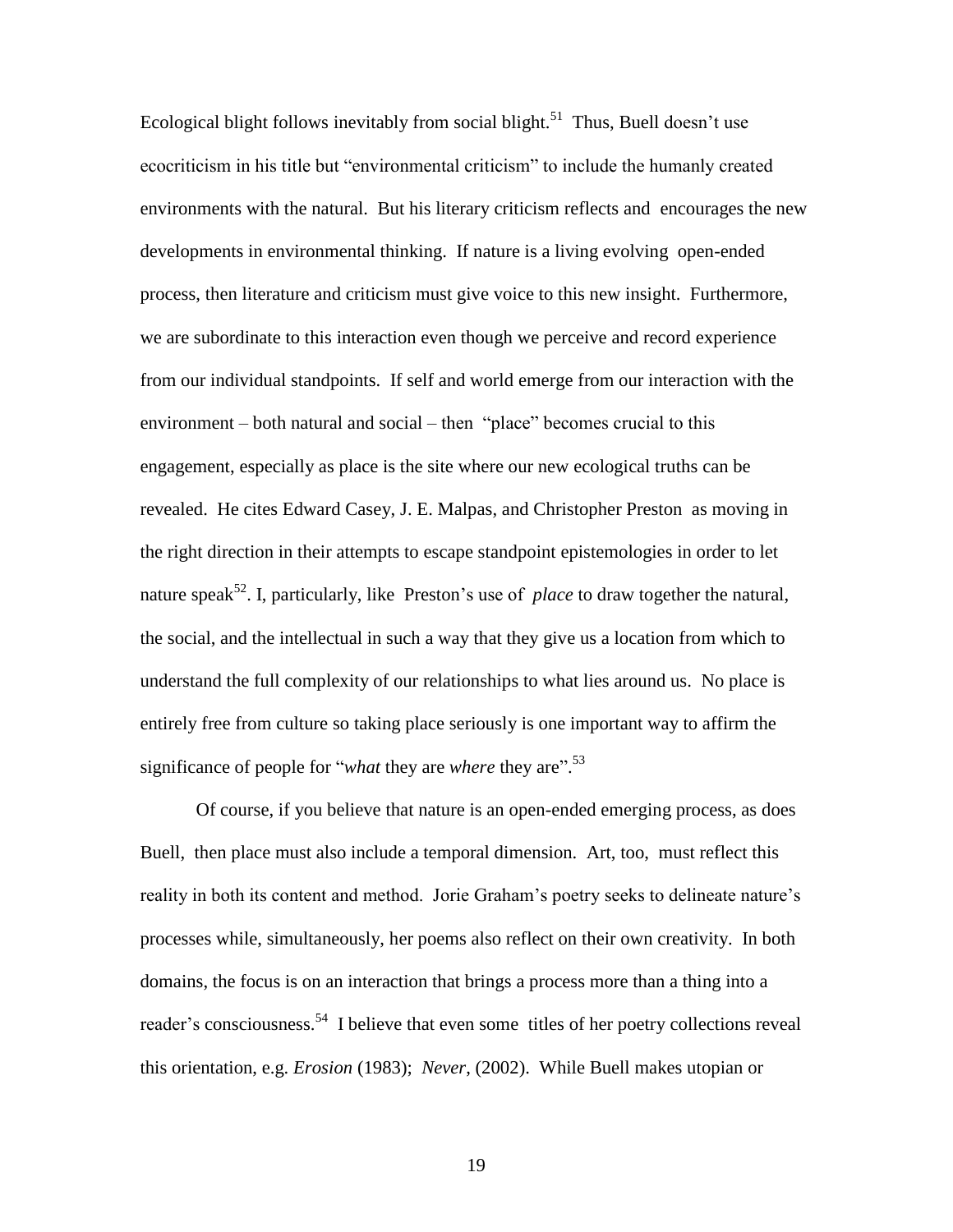science fiction the *ne plus ultra* of environment-poetics in narrative form, a trip to the fourth floor of the new National Museum of the American Indian in D.C. might provide better examples of what is needed. On the fourth floor, *Our Universes* exhibit various "lifeways" of native tribes. What they all have in common is an ongoing creative practice which interweaves the everyday, the cosmic, and the ethical. How they make their living and how they treat their surroundings  $-$  "as if living systems mattered"  $-$  is precisely what we need to relearn. (See economic realm below) Ecologically, native behaviour and attitudes toward their natural surroundings show an understanding and respect we need to reacquire. Our cosmic orientation needs new stories, less utopias and more in place environmentalism, whether planetary or regional.

Another fruitful application of ecological dialogism occurs in Bryan Norton's *Sustainability: A Philosophy of Adaptive Ecosystem Management*. It is an example of political policy being developed on the basis of nature's dynamic systems. Norton weds environmental sustainability concerns with social welfare concerns in an adaptive system that remains open-ended and self correcting. The only difference between nature's playback self-creative systems and Norton's adaptive management playback system would be human self-awareness of the model's limits. As human knowledge is historically circumscribed, especially in the time and space scale of the model, policy informed by natural and social sustainability principles must continually adapt its political management to what the ever expanding historical horizons lets us experience.<sup>55</sup>

In the economic realm, two books do a good job of guiding us from the old economic order into the new: *Natural Capitalism: Creating the Next Industrial Revolution* by Paul Hawken, Amory Lovins and L.Hunter Lovins and *Cradle to Cradle*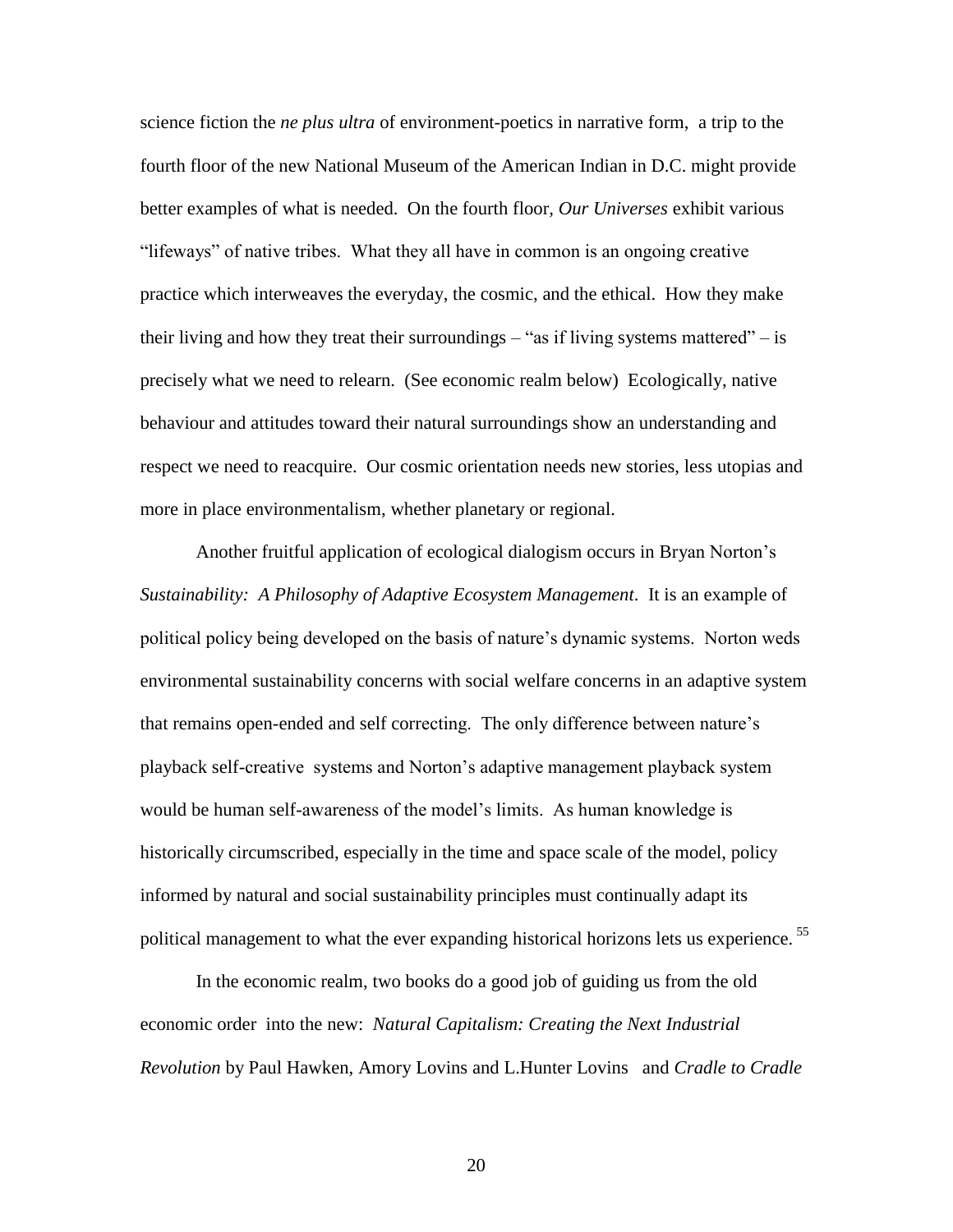by William McDonough and Michael Braungart<sup>56</sup>. The first offers four strategies to achieve economic efficiency, ecological conservation, and social equity. But the new industrialization demands a different mind set of values than conventional capitalism. It's capitalism "as if living systems mattered."<sup>57</sup> Resource depletion should certainly be our concern and much can be done to make resource use more efficient, but the services rendered by natural systems are even more valuable. To make this vivid, they point to the Biosphere 2 experiment in Arizona in which eight people were to be maintained with life-supporting oxygen for several years within an ecologically organized dome. The experiment failed. Yet Biosphere 1: Planet Earth does this free for six billion people nonstop so far. This supporting service can't be replaced even though it has no market value. Climate debate is not about specific resources but about a life-supporting system. One of nature's life supporting cycles is the exchange of carbon dioxide and oxygen between plants and animals. This "recycling service" is provided by nature free of charge. Our combustion of fossil fuels builds up carbon dioxide beyond nature's capacity to recycle it. There is no alternative to nature's carbon cycle service. If it goes, so do we. Recognition that we operate within such living systems lies at the heart of the new industrial revolution. We must change our habits to survive.<sup>58</sup>

The *Cradle to Cradle* title announces the central issue of the second book: eliminate waste through design. Instead of the usual journey of manufactured objects to landfills (cradle to grave), one should design objects so they can be reused and recycled. Use Nature's design method in which there is no waste, no stasis. Everything is recycled and kept in motion. Manufactured products should become food for interdependent systems viewed as either industrial or biological cycles during or after their useful life has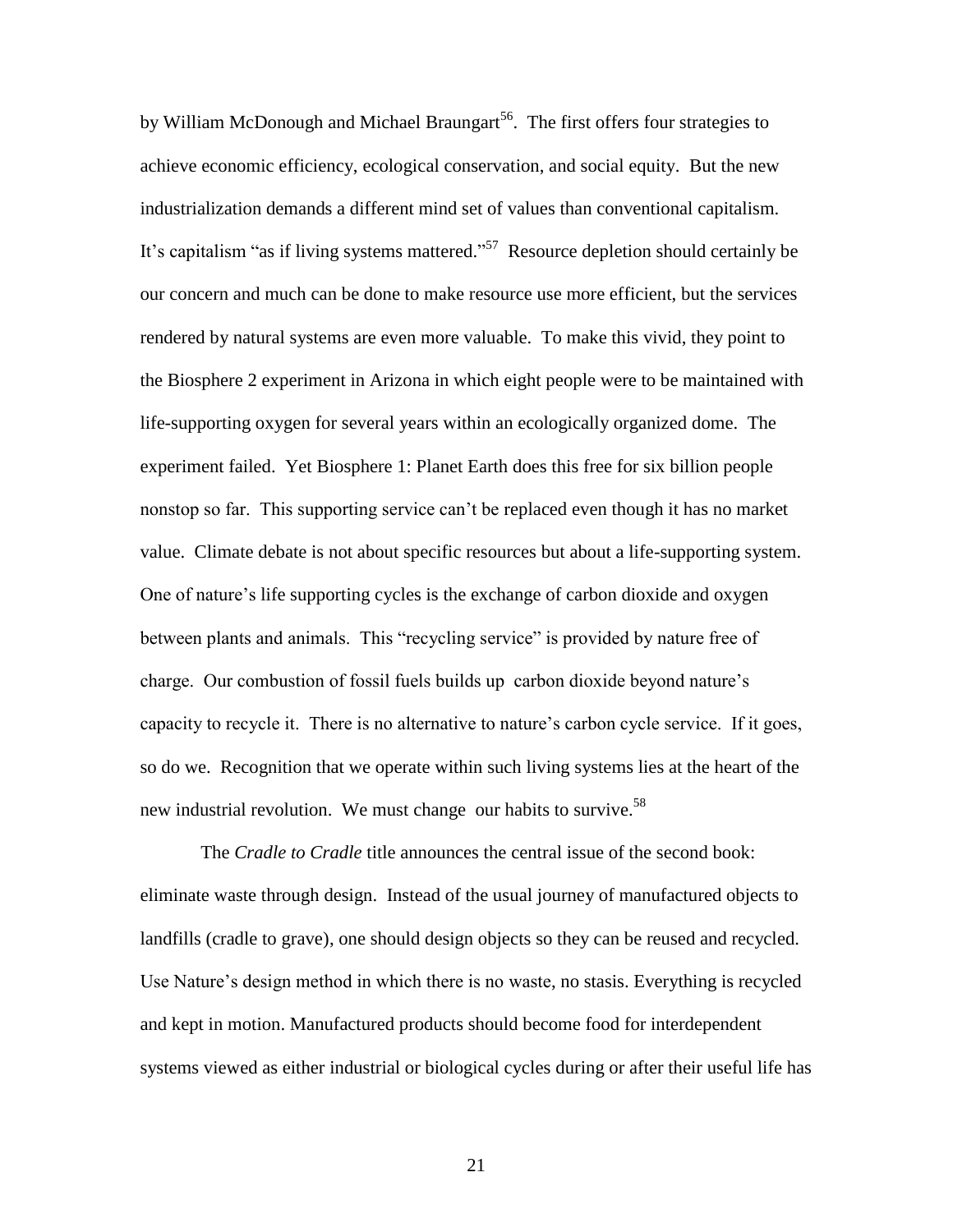completed itself. At all stages of their manufacture, use, and disposal, the materials and making process should benefit the environment. Industrial technology needs to be reassessed from this interdependent ecological point of view. It is nature's web of life that makes our cultured existence possible. They need not be antagonistic and harmful as they are now.  $59$ 

The reception of ecology into the religious field has been very conflicted. The fundamentalist leadership of world religions have ignored the truths of ecology. But fissures are appearing, due more to the suffering of millions of people brought on by ecological deterioration than to the leadership of these religions. Faced with ecological crises, world religions undergo an excruciating crisis within their own theology, especially the Judeo, Christian, and Islamic transcendent monotheisms with their dualistic material/spirit, body/soul, earth/heaven dichotomies whose values accruing to this split denigrate the former while glorifying the latter. These world religions have a difficult time reforming their message. Because their message rests on ahistorical divine revelations which reveal to the faithful God's Will and Commands, these religions demand special privilege. The Absolute resides in them, each sect understands itself as God's chosen instrumentality to save humanity. How to reformulate God's guiding message from its supernatural, other-world orientation to one that shows care for earthly concerns and seeks justice for biodiverse plant and animal life, even though they lack the soul, spirit, and heavenly destination of humans? It's difficult to retrofit two thousand years of dogma. Even the scholars and editors of the Religions of the World and Ecology Series put out by the Harvard Center for the Study of World Religions admitted as much. In the *Christianity and Ecology* volume, the editors stated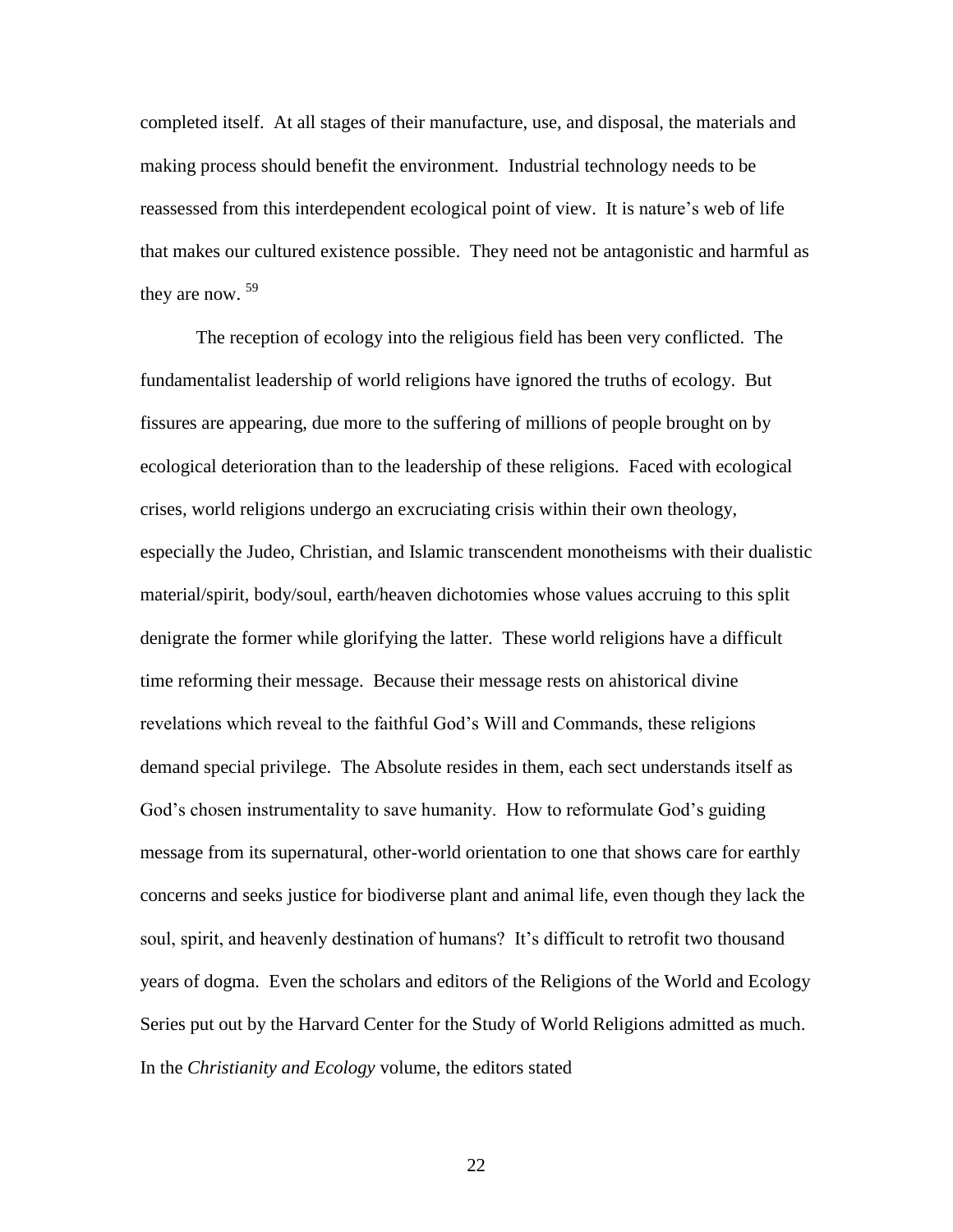…at this late date, despite the engagement of environmentally active members, most of the churches remain quite slow to meet the environmental challenge. The exciting prospect of Christianity's ecosocial transformation contrasts sharply with the reality of sluggish ecclesial life and rigid theologizing. A majority of Christian communions and theologians on every continent still think and act with old pictures of the world and of humanity's place therein, rather than refocusing on the worldview, liturgy, and praxis of eco-justice.<sup>60</sup>

What the editors admit about Christianity applies equally to fundamentalist Islam and Judaism. But our planetary crisis needs ecological friends in main stream religions. Time is short and as pollution, climate change, and an ever increasing human population indicate, we face a system overload and breakdown. Religious fundamentalists influence multi-millions and have the power to help avoid this planetary disintegration.

Not all religions, however, form a closed system based on divine revelation. Some understand that religion can't escape history and that it must join all other cultural discourses in staying open-ended and changeable. Two such are Don Cupitt's recent acceptance and promulgation of the social creation of religion and the older Process Theology going back to A.N. Whitehead. $61$  Cupitt accepts that language creates religion and that as religious codes wear out due to knowledge acquisition, we should create more adequate religions. Up to now, Process Theology would seem to have provided the most adequate religious narrative based on scientific knowledge of the universe. But joining it is the recent infusion of complexity science into theology. Perhaps the best example of ecological dialogism at work in theology can be found in *The Re-emergence of Emergence* .<sup>62</sup> The attraction of complexity science to religion lies in its computer experimentation with complex adaptive systems whose self-organizational dynamic supplements traditional bottom up causation. When Stuart Kauffman critiqued the Neo-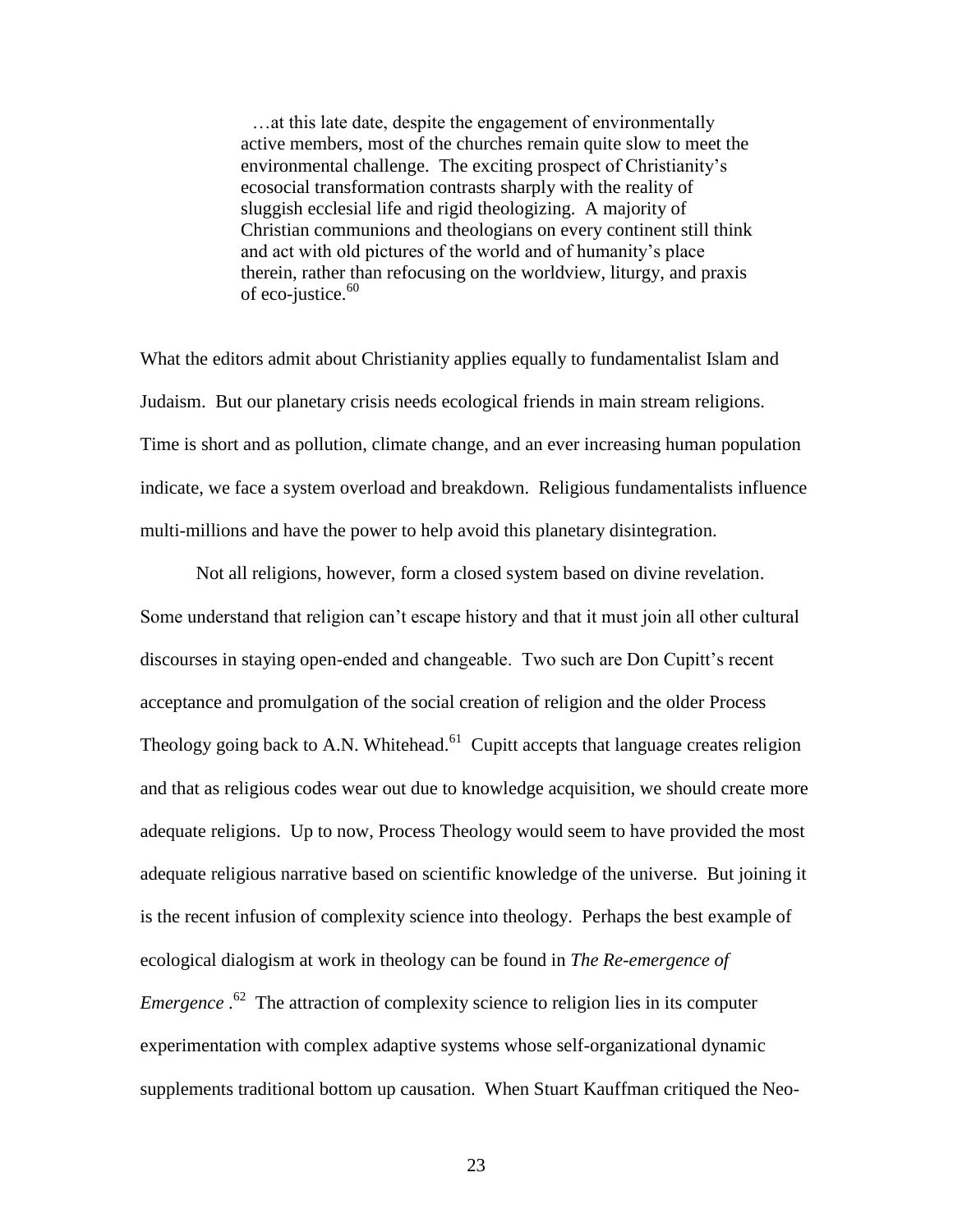Darwinian explanation of emergence (evolution), he affirmed that genetic mutation honed by natural selection could not possibly account for all the evolutionary evidence, particularly that from chemical to living processes. Mathematically, the odds against evolution happening by mutation and natural selection in the pre-genome era were too great. He suggested that emergence needed another operative principle which Kauffman labeled "order for free". Various computer programs when they enter the "edge of chaos" region display a self-organizational action, an autonomous self-sustaining playback loop that is spontaneous and can't be explained via bottom-up causation. Kauffman turns this into a cosmic principle:

…we have only begun to tell the story of emergent order. For spontaneous order… has been as potent as natural selection in the creation of the living world. We are the children of twin sources of order, not a singular source. So far we have showed how autocatalytic sets might spring up naturally in a variegated chemical soup. We have seen that the origin of collective autocatalysis, the origin of life itself, comes because of what I call "order for free" – self-organization that arises naturally. But I believe that this order for free, which has undergirded the origin of life itself, has also undergirded the order in organisms as they have evolved and has even undergirded the very capacity to evolve itself. $^{63}$ 

The reduction of biology to schemas of information or communication has met with skepticism from some biologists<sup>64</sup>. They want wet empirical proof and not just dry artificial computer models. Stuart Kauffman, a theoretical biologist, in his *At Home in the Universe: The Search for Laws of Self Organization and Complexity* has come close to providing the transition from chemistry to living organisms in his notion of "autocatalytic set" in which a group of chemicals react with one another to produce other chemicals which in a feedback loop catalyzes or promotes the original reactions. Such a set of chemicals through replication would eventually dominate their surroundings.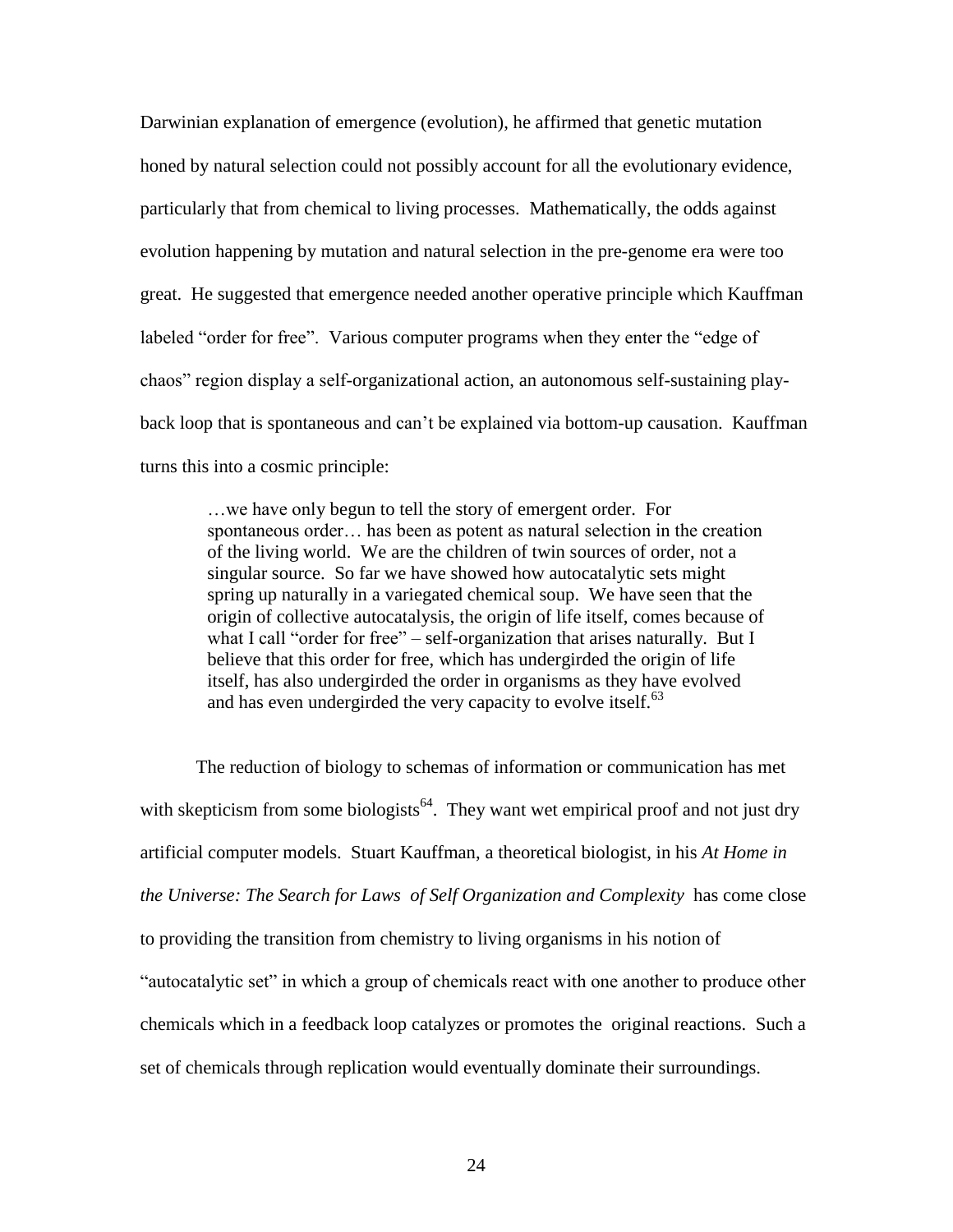Eventually, this evolving catalytic set, over millions of years, could approach the earliest reactions that make up life, primitive RNA. Thus, adaptation and self-organization so prominent in computer models find potential empirical explanation in Kauffman's theory of autocatalysis.<sup>65</sup>

For those who are taken with the more ambitious applications of complexity, a visit to Amazon.com reveals a proliferation of books on the topic of complexity science or network culture. The topic has entered the popular realm. A more serious journey and impressive vista over this terrain are the works of Fritjob Capra, especially *Web of Life* (1996) and its sequel, *Hidden Connections*  $(2002)$ .<sup>66</sup> They construct and provide a continuity principle between nature and culture that duplicates the strengths of religion and postmodernism without their drawbacks.

Evolution and emergence undermine the authority of the closed static structures of world religions based on revelation or mysticism. Their dualistic, supernatural frame or narrative is no longer believable. Yet the religious imperative doesn't disappear. It has to be answered, i.e. how do our self-aware individual existences relate to the natural world around us, from planet to cosmos? Salient to our growing awareness and knowledge of the natural world is the fact of emergence itself. We find ourselves in the midst of a process whose transient flow we are coming to understand more fully through the recent paradigm shift named complexity science. The hierarchies of matter, life, consciousness, culture which once were treated as separate domains, each with its own methodology, suddenly have become study sites focused on how they hook up with each other as emergents. What makes such study possible is the non-linear mathematics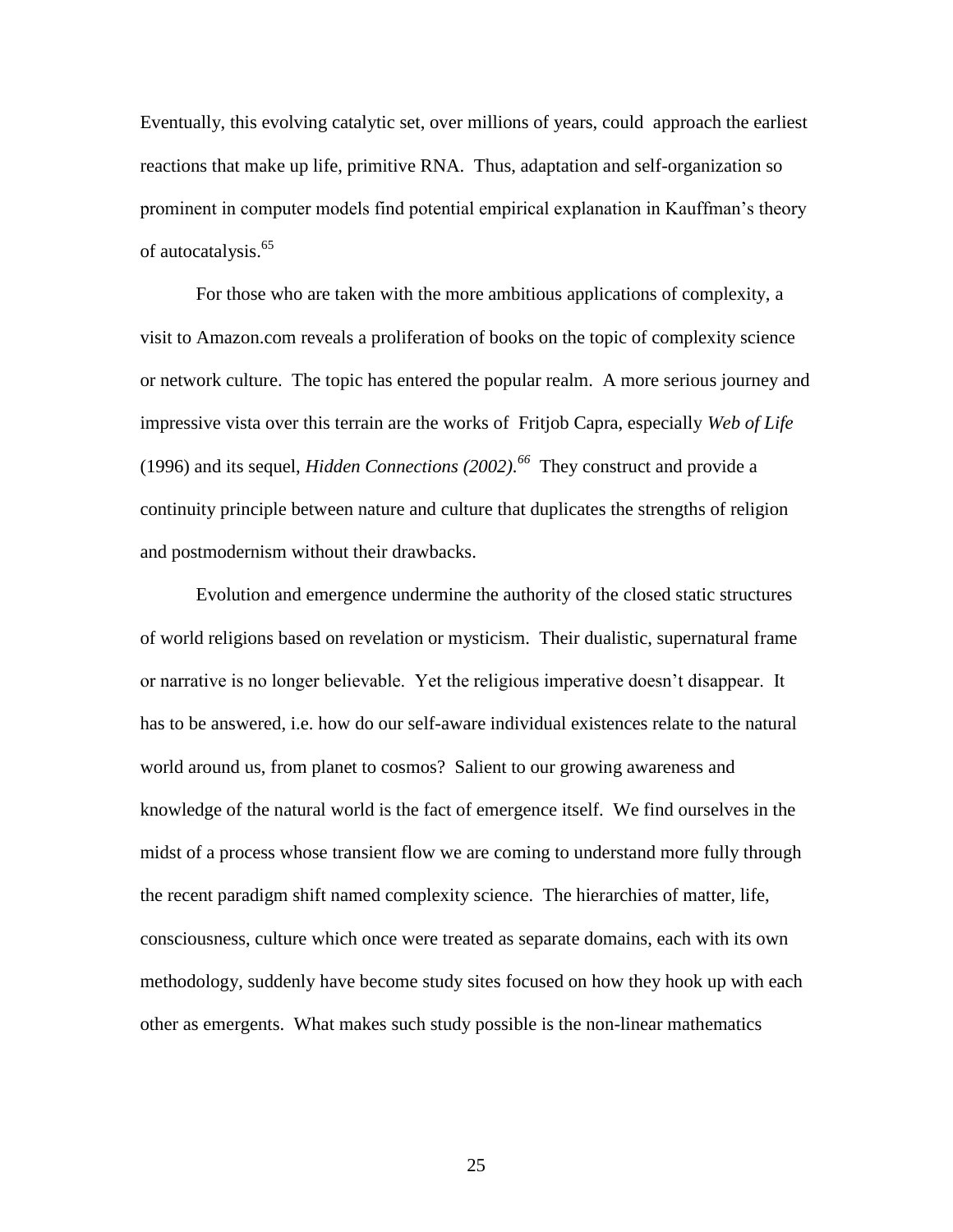initiated by Poincare's topology and taken up by the Sante Fe Institute researchers as applicable to the relations of complex adaptive systems.

The brilliance of Capra lies in taking this new found or revised "system thinking" and applying it to both nature and culture. The open-endedness of cultural production so prized by the social constructionists in his view becomes just the latest "emergent" of an ongoing process which has been in existence for three billion years. Cultural dialogism rides piggy back on ecological dialogism. Future emergents of dynamical systems can't be predicted so they are not a pre-determined causal or teleological product. They are a product of a mutual bottom-up and top-down playback organization. We are entering a new era of non-linear network culture which is non-deterministic and which will replace the closed, deterministic Newtonian model. Cultural dialogism finds a continuity principle in ecological dialogism, retains its imaginative freedom, and loses its rootless historicism. Cultural Studies will drop its anthropocentrism and operate within the expanded confines of Aldo Leopold's ecological "land ethic".<sup>67</sup> Religion will have to shed its transcendental, supernatural past, embrace Divine Immanence or panentheism, and adopt a narrative that, like science and literature, can change itself with history. As we undergo our *Bewusstseinswandel*, we may finally encounter that variety of religious experience described by William James and Stuart Kauffman as "at home in the universe".

## **Appendix**

While *Not in Our Genes* subordinated the science in sociobiology to a socio-cultural ideology and criticized Wilson's book for its reactionary political and ethical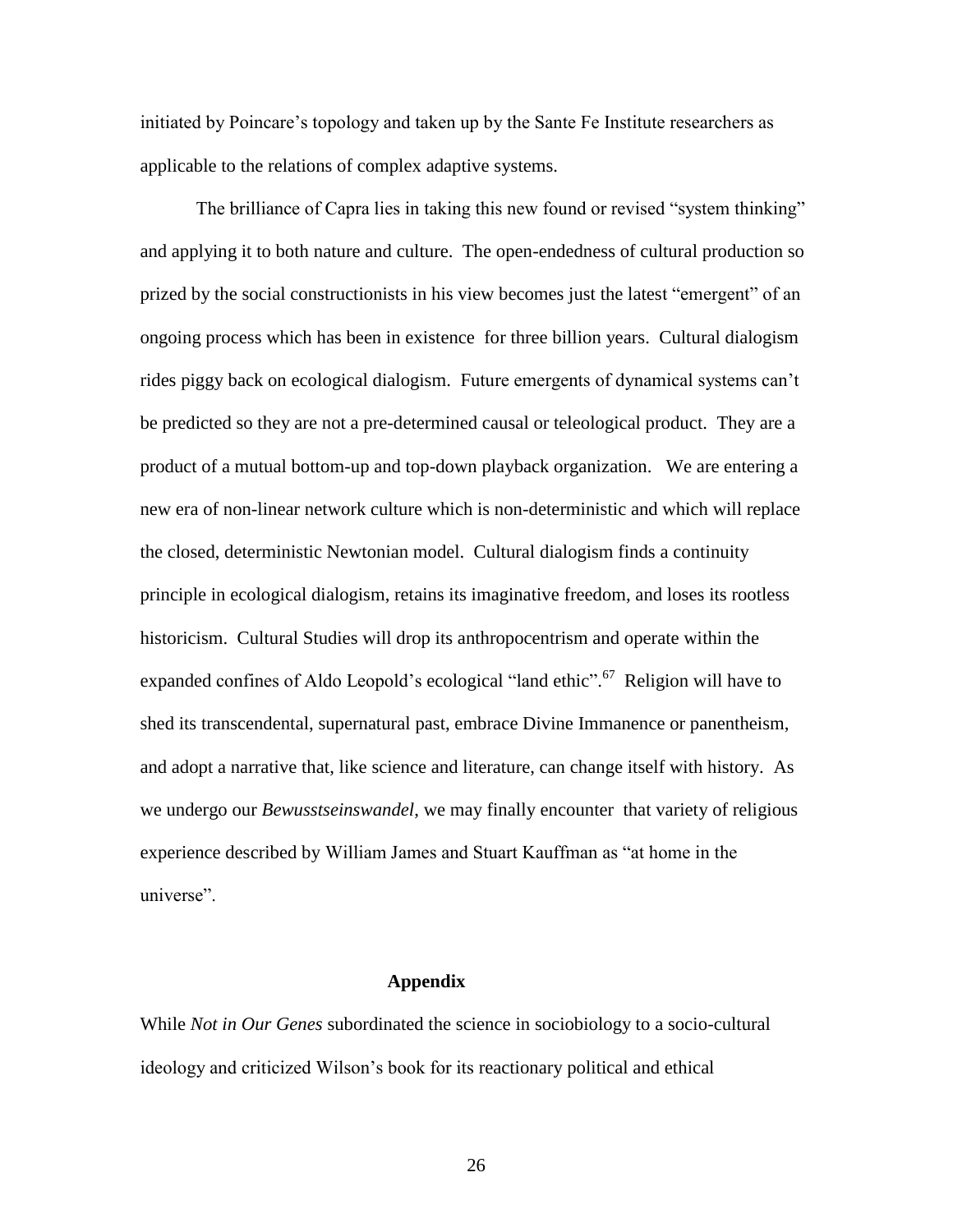consequences, the controversy continued with Stephen Gould and Richard Dawkins becoming the main protagonists. Gould's attack on Wilson and Dawkins followed a familiar path. Wilson's attempt in *Consilience: The Unity of Knowledge* to integrate the sciences and humanities with a fusion of methods linking culture to biology met from Gould the oft repeated freedom versus determinism opposition.<sup>68</sup> This dichotomy goes back to Kant's contrast of nature governed by laws of necessity, on one side, with the free moral realm of human choice in which man was his own lawgiver, on the other. The later NeoKantians, Dilthey and Rickert, insisted that Geistes- or Kultur-wissenschaft dealt with life forms that needed a subjective approach which yielded understanding (*verstehen)* via actual experience of the values involved therein. Natural science had as its study, abstract, value free phenomena which it explained causally and externally (*erklaeren*)..

Gould used "emergence" and "complexity" to further separate these two "magisteria" which he claimed were not in conflict because they operated at different levels:

> The humanities cannot be conquered, engulfed, subsumed, or reduced by any logic of argument, or by any conceivable growth of scientific power. The humanities, as the most glorious emergent properties of human consciousness stand distinct and unassailable. Any complete human life … must join the factuality of scientific understanding to the moral and aesthetic inquiry of our most particularly human capacities". <sup>69</sup>

"Emergence" for Gould produces hierarchical separation in which morality and aesthetics rest on new criteria that didn't "exist on this planet before the emergence of human consciousness".<sup>70</sup> Without a self conscious moral and aesthetic agent to do the choosing, morality and aesthetics have neither meaning nor existence. While these capacities arise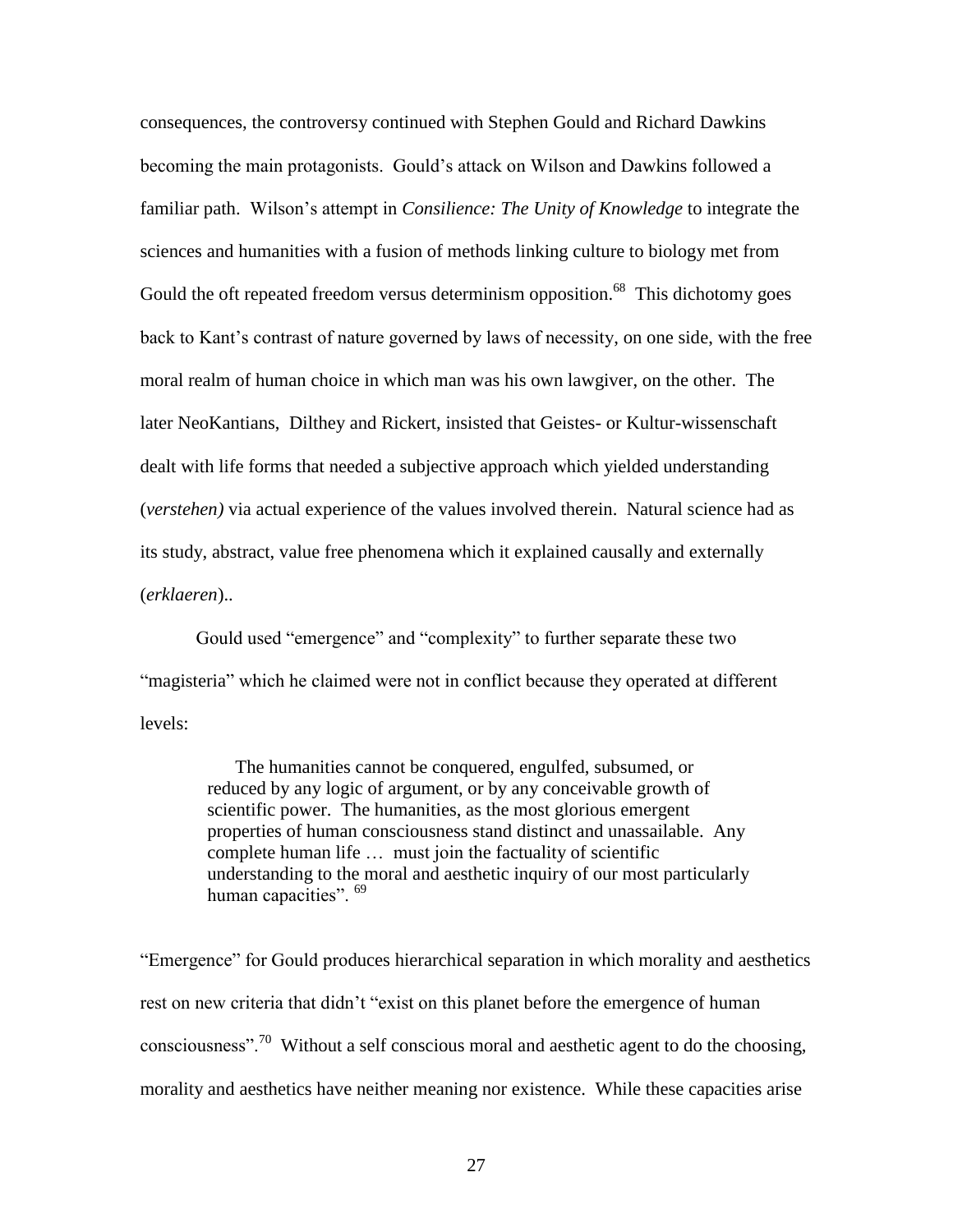from a material substrate (our brain) they can't be "reduced" to biological or neuroscientific causal mechanisms. As often proclaimed, the whole can be and often is more than the sum of its parts. Because Wilson retains a bottom up causal orientation which leaves biology in control, Gould's use of emergence to keep the humanities separated seems warranted. But it's a different ballgame with Richard Dawkins.

He is not a reductionist even though Gould labels him an "ultra Darwinian fundamentalist."<sup>71</sup> There is nothing "atomistic" or linear "cause and effect" reductionist about Dawkins. While he champions Darwinian natural selection, he has changed the way scientists (and the world) think about evolution. In his book, *The Selfish Gene,* he promotes the "genes eye view" of evolution. Normally, the individual organism or the species has been the focus of evolutionary study as they change under the directive force of natural selection. This is wrong, says Dawkins. Focus on the gene, the replicator, not the vehicle, or individual organism. Genes are what replicate. During this process of replication, genes change due to mutation, meiosis, cross over, and inversion. The effects of these changes are visible in the vehicular forms that carry and distribute the genes. When beneficial to the replicator (increased number of replicas) changes in the vehicle are retained; otherwise, the vehicle becomes extinct. Roughly, ninety- nine percent of all living forms (vehicles) have become extinct. But the germ cells that humans carry around in their testicles and ovaries go back uninterruptedly 3.5 billion years to when life originated.. As vehicles, we briefly participate in this relative immortality – the only immortality for which we have evidence. Our replicators (genes) have given us our present shape through natural selection which is also true of all planetary life forms surrounding us. We are all made of the same genetic material and we all go back to the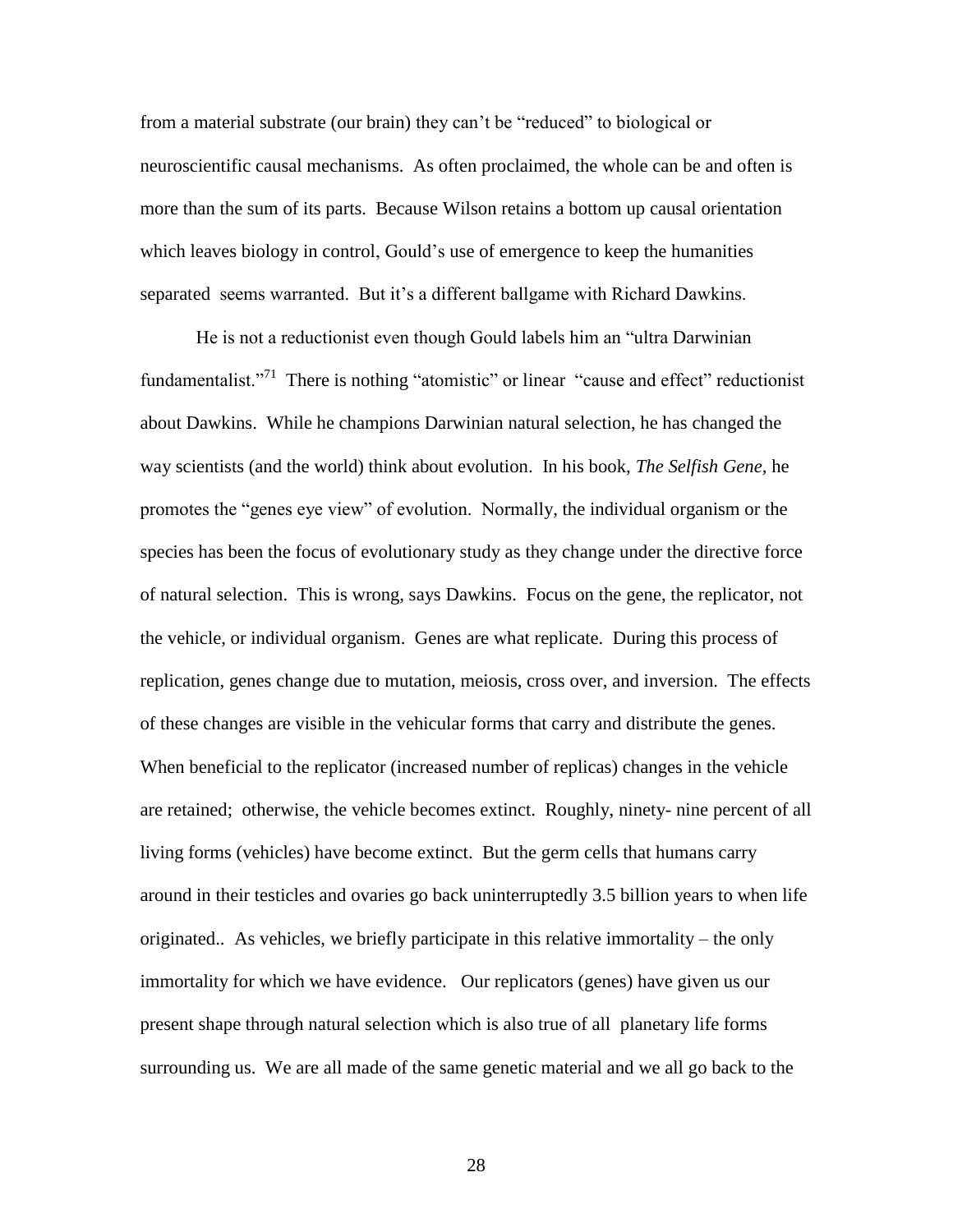first replicators. The selfish gene is only a descriptive metaphor which does the same job as Bergson's *élan vital* or life force. Genes, however, are empirical, not some value added dualistic spirituality. They can be sequenced and counted. Their configuration and reconfiguration provides the new fossil record which illuminates our evolutionary journey from murky prehistoric eons. Life in its various forms may be competitive but they have all taken the same journey and play in the same game.

So why doesn't natural selection function as the imperial (universal) causal principle controlling this evolutionary game as Gould charges? Actually, Dawkins welcomes the thought that natural selection could operate as a universal Darwinism<sup>72</sup>, but what he offers in *The Selfish Gene* is an interactive game in which particular outcomes emerge that are not controlled by particular genes. Events happen guided more by information loops, mutual co-operation between organisms, historical contingencies, and unexpected emergents.<sup>73</sup> Instead of seeking a causal relationship between gene and some characteristic trait , Dawkin's natural selection begins to resemble what we, here, have been describing as open ended dialogue. One might prefer to analogize the outcomes of J. Maynard Smith's "evolutionary stable strategy" (ESS) to ecological sustainability than try to analogize memes to genes<sup>74</sup>. Memes do not come into existence to replicate themselves like genes. If communication is "not designed to result in the copying of information" but "designed to manipulate the minds and hence the behaviour of other animals" says Robert Aunger, then "memetics appears to be in search of subject matter because its central claim, the meme hypothesis, lacks substance."<sup>75</sup> And if life resembles an open ended communication system, then the more adequate continuity principle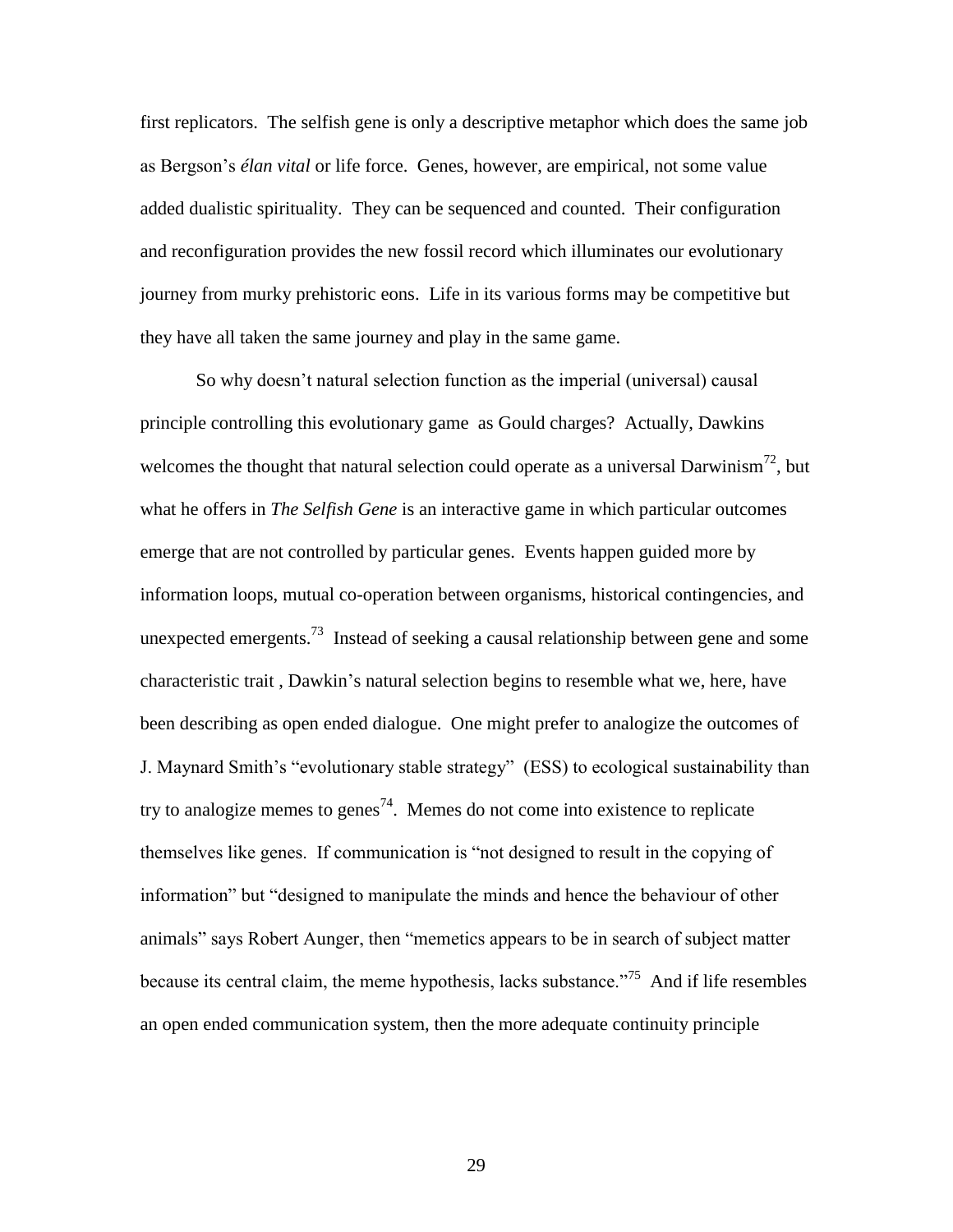between nature and culture is not genes to memes but ecological dialogism prefiguring

cultural dialogism.

**NOTES** 

 $\overline{a}$ 

This is a revised version of an address given to the annual conference of the German Association of New English Literature, May 20, 2007, at Friedrich Schiller University, Jena, Germany.

<sup>2</sup> "Why the Humanities Need a New Paradigm which Ecology Can Provide," *Anglistik* (Fall, 2003), pp. 45 – 61.

 $3$  His most recent exhibition sponsored by four U.S. museums continues this focus on how humans mediate nature and culture, earth and heaven, matter and spirit, etc. In an interview appearing in the volume accompanying the exhibition, Kiefer admits that palette, wings, chariot (merkawa), angels, books, alchemy's lead, fern trees, all share in being ambiguous mediators or symbols in the human search for meaning down through history. See Anselm Kiefer, *Heaven and Earth*, ed. Michael Auping, (Fort Worth: Modern Art Museum of Fort Worth and Prestel, 2005), pp 155 - 176

4 Interview with Gavin Smith in Vernon and Marguerite Gras (eds.) *Peter Greenaway: Interviews* (Jackson: University Press of Mississippi, 2000), p.98

<sup>5</sup> *Critical Inquiry* (Summer, 2004), p. 682

<sup>6</sup> Dennis Potter, *The Singing Detective* (London: Faber and Faber, 1986); Six Part TV Series BBC Video, 1986; Margaret Atwood, *The Blind Assassin* (2000, New York: Anchor Books, 2001)

7 Samuel Beckett, *Krapp's Last Tape and Other Dramatic Pieces* (New York: Grove Press, 1994 (1957))

8 Jean Paul Sartre*, No Exit and Three Other Plays* (New York: Vintage, 1989)

<sup>9</sup> *New Literary History* (Summer, 2004), pp. 427 - 442

<sup>10</sup> Jonathan Bate, *Song of the Earth*, (Cambridge, MA: Harvard University Press), 2000

 $11$  Rigby, p.437

 $12$  Ibid.

<sup>13</sup> Lawrence Buell, *The Future of Environmental Criticism* (Oxford: Blackwell Publishing Ltd., 2005), p. 101 ff.

<sup>14</sup> Dana Phillips, *The Truth of Ecology* (New York: Oxford University Press, 2003). See especially ch. 1: "Expostulation and Replies"

 $15$  Ibid., pp. 37 - 41

<sup>16</sup> See Buell, *op. cit.*, ch. 1: " The Emergence of Environmental Criticism"

<sup>17</sup> See Ullica Segerstrale, *Defenders of the Truth: The Sociobiology Debate* (Oxford: Oxford University Press, 2000) and the special issue "On Human Nature" of *Daedalus* (Fall, 2004)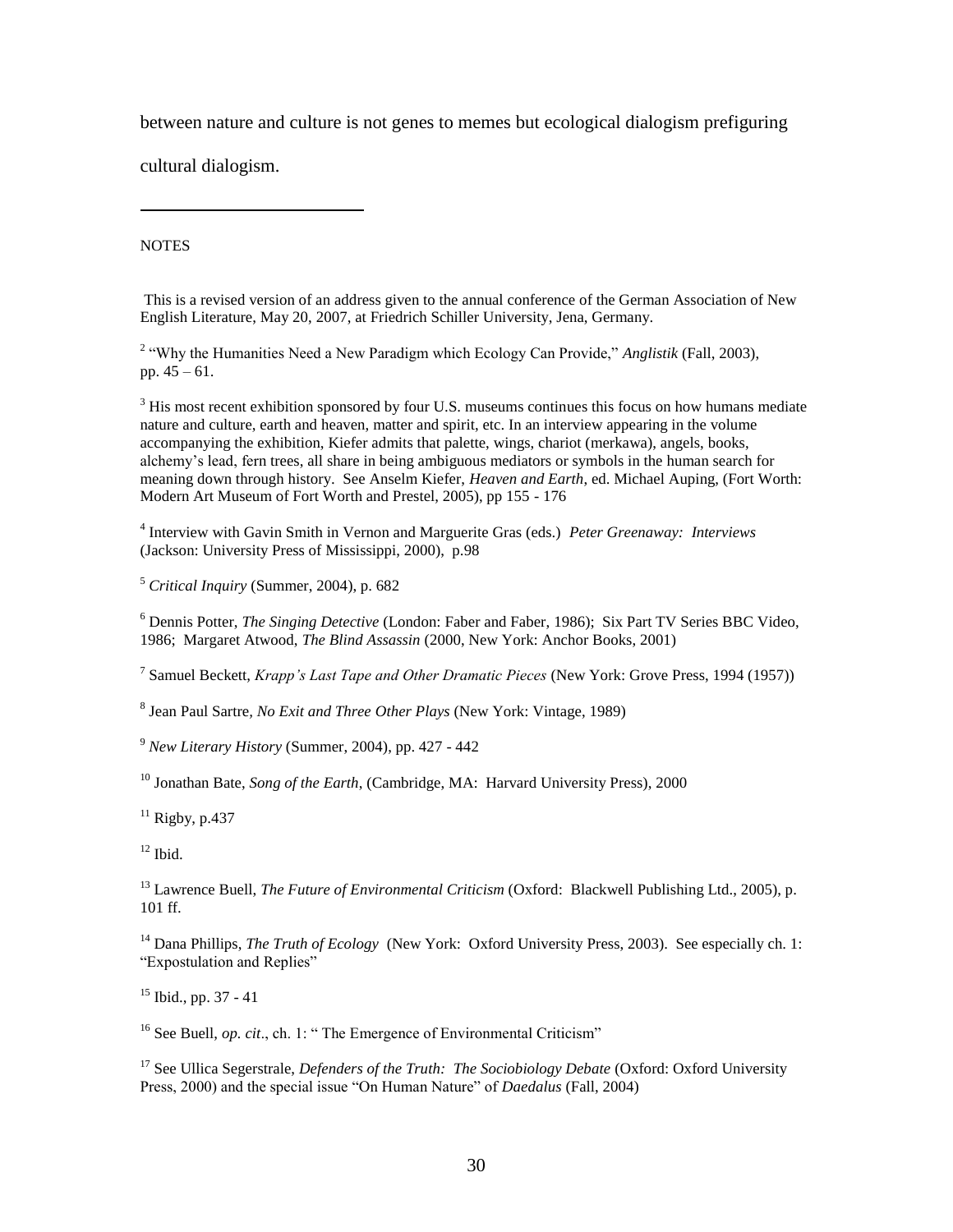<sup>18</sup> Edward O. Wilson, *Sociobiology: The New Synthesis* (Cambridge, Mass.: Harvard University Press, 1975); Richard Dawkins, *The Selfish Gene* (Oxford: Oxford University Press, 2006 (1976)

<sup>19</sup> Roland Barthes, "Myth Today" in *Mythologies* (London: Jonathan Cape, 1972); Michel Foucault, *The Archaeology of Knowledge* , trans. Sheridan smith (New York: Random House, 1972).On Derrida, see my entry, "Deconstruction" in *The Princeton Encyclopedia of Poetry and Poetics* (Revised: Princeton University Press, 1993)

<sup>20</sup> R.C. Lewontin, Steven Rose, and Leon J. Kamin, *Not In Our Genes: Biology, Ideology, and Human* N*ature* (New York: Pantheon Books, 1984)

 $^{21}$  Ibid., p.3-4

 $\overline{a}$ 

22 Edward O. Wilson, *Naturalist* (Washington, D.C.: Island Press, 2006 (1994)), p. 345

 $23$  Ibid., 348

<sup>24</sup> Ibid., 350

<sup>25</sup> Ibid., 352; Lewontin in his review of the book in *The Sciences* (July/August, 1981) was nasty: " Since very few readers, including evolutionists, understand vector algebra, it seems as if they are saying something more complex than the 'ordinary' equation, but they're not. The two equations are, in fact, identical, but one has been written in a purposely 'elegant' form to make it seem more complex. This sort of mathematical puffery pervades the book, giving it an air of originality and profundity that it does not really possess.", pp.  $23 - 26$ , 26

<sup>26</sup> Steven Pinker, "Why nature and nurture won't go away", pp.  $5 - 17$ ; Richard Rorty, "Philosophy Envy", pp. 18 – 24 in *Daedalus* (Fall, 2004)

 $27$  Ibid., p.17

 $28$  Ibid., p. 21

 $^{29}$  Ibid., p.19

<sup>30</sup> Ibid., p.24

<sup>31</sup> Robert W. McChesney, *Rich Media, Poor Democracy: Communication Politics in Dubious Times* (Urbana: University of Illinois Press, 1999), p. 2:: "Behind the lustrous glow of new technologies and electronic jargon, the media system has become increasingly concentrated and conglomerated into a relative handful of corporate hands. This concentration accentuates the core tendencies of a profit-driven, advertising-supported media system: hypercommercialism and denigration of journalism and public service. It is a poison pill for democracy.

<sup>32</sup> Robert Kuttner, *Everything For Sale: The Virtues and Limits of Markets* (Chicago: University of Chicago Press, 1999 (1996), p.337

<sup>33</sup> Chris Mooney, *The Republican War on Science* (New York: Basic Books, 2005) , p. 110: " With the Data Quality Act, industry had finally found a means of disputing agency science in the earliest stages of the regulatory process. At the merest public mention that a government agency might be looking at a particular study and wondering whether it could compel regulatory action, industry interests could file a complaint challenging the agency's 'dissemination' of the information. … both the Shelby amendment and the Data Quality Act represent successful under-the-radar attempts to pass bite-sized pieces of legislation highly reminiscent of the failed Gingrich-era "regulatory reform" bill. $\dot{N}$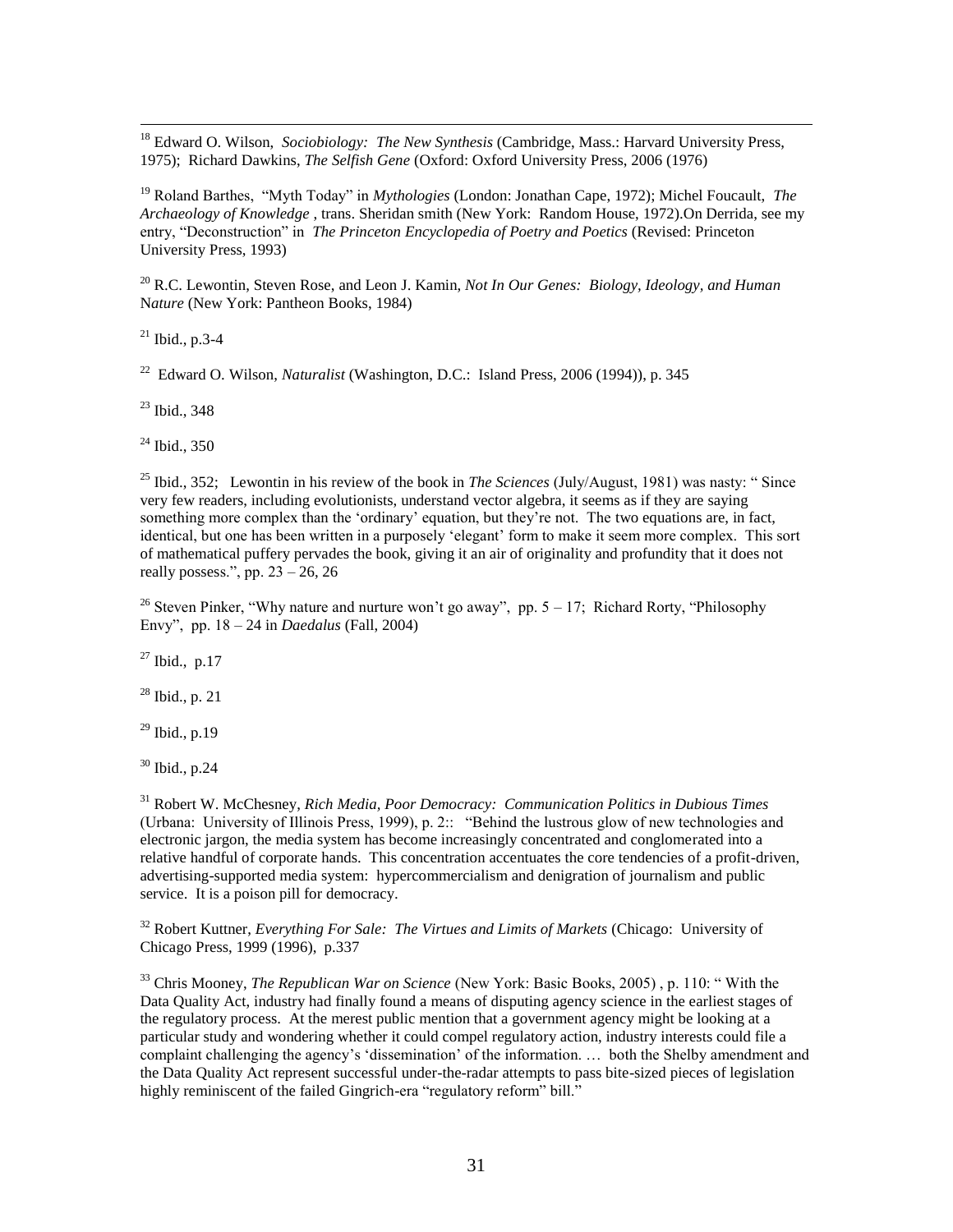<sup>34</sup> Robert F. Kennedy, Jr., *Crimes Against Nature* (New York: Harper, 2005), p. 198: "George W. Bush and his court are treating our country as a grab bag for the robber barons, doling out the commons to giant polluters. Together they are cashing in our air, water, aquifers, wildlife, and public lands and divvying up the loot. They are turning our politicians into indentured servants who repay campaign contributions with taxpayer-funded subsidies and lucrative contracts and reign in law enforcement against a booming corporate crime wave. If they knew the truth, most Americans would share my fury that this president is allowing his corporate cronies to steal America from our children."

<sup>35</sup> C. Mooney*, op.cit,* p.69

36 Ibid., p. 10

 $\overline{a}$ 

<sup>37</sup> Ibid., pp. 17 – 24; R. F. Kennedy, *op.cit*. pp. 38 – 43, 42: "I've had many brushes with Norton's crew of hardheaded ideologues. They are convinced that our government and its laws are illegitimate and that the illegitimacy makes it permissible for them to violate all the rules. I have seen them subvert the law, corrupt our democracy, and distort science. I have witnessed their willingness to break promises and deceive those they are appointed to serve."

<sup>38</sup> Gerald Graff, *Beyond the Culture Wars: How Teaching the Conflicts Can Revitalize American Education* (New York: W.W. Norton Co., 1992), p. 12

<sup>39</sup> Mooney*, op.cit*., p.171

<sup>40</sup> McChesney, *op.cit.*, p.29: " (Media) firms are run by wealthy managers and billionaires with clear stakes in the outcome of the most fundamental political issues, and their interests are often distinct from those of the vast majority of humanity. By any known theory of democracy, such a concentration of economic, cultural, and political power into so few hands – and mostly unaccountable hands at that – is absurd and unacceptable."

<sup>41</sup> *New Literary History* (Winter, 1989), pp. 305 - 322

 $42$  Ibid., p.305

<sup>43</sup> As the Sante Fe Institute has been the center for complexity studies, a visit to its web site gives some indication of where emergence studies are going. They list five research topics: 1.Physics of Complex Systems 2. Emergence and Innovation in Evolution 3. Information Processing and Computation 4. Dynamics and Quantitative Studies of Human Behavior and Institutions 5. Emergence, Organization and Dynamics of Living Systems

<sup>44</sup> Harold J. Morowitz, *The Emergence of Everything: How the World Became Complex* (New York: Oxford University Press, 2002) Preface, v: "We are clearly at the beginning of viewing science from the new perspective of emergence"; Roger Lewin and Birute Regine, *The Soul at Work: Embracing Complexity Science for Business Success* (New York: Simon and Shuster, 2000)

<sup>45</sup> *Emergence* (Vol. 3: 1, 2001), pp.130 – 31. One can download this article from the web. Google Steven E. Phelan, then click on Homepage.which lists his articles.

<sup>46</sup> A description of all these computer models can be found in Roger Lewin, *Complexity: Life at the Edge* of Chaos, 2<sup>nd</sup> edition (Chicago: University of Chicago Press, 1999). See index

47 See the interview by Lewin and Regine of John Holland in R. Lewin, *Complexity,* pp. 213 – 222; John H. Holland, *Emergence: From Chaos to* Order (Reading, Mass.: Addison-Wesley, 1998)

48 Stuart Kauffman*, At Home in the Universe: The Search for the Laws of Self-organization and Complexity* (New York: Oxford University Press, 1995); \_\_\_\_\_\_, *Investigations* (New York: Oxford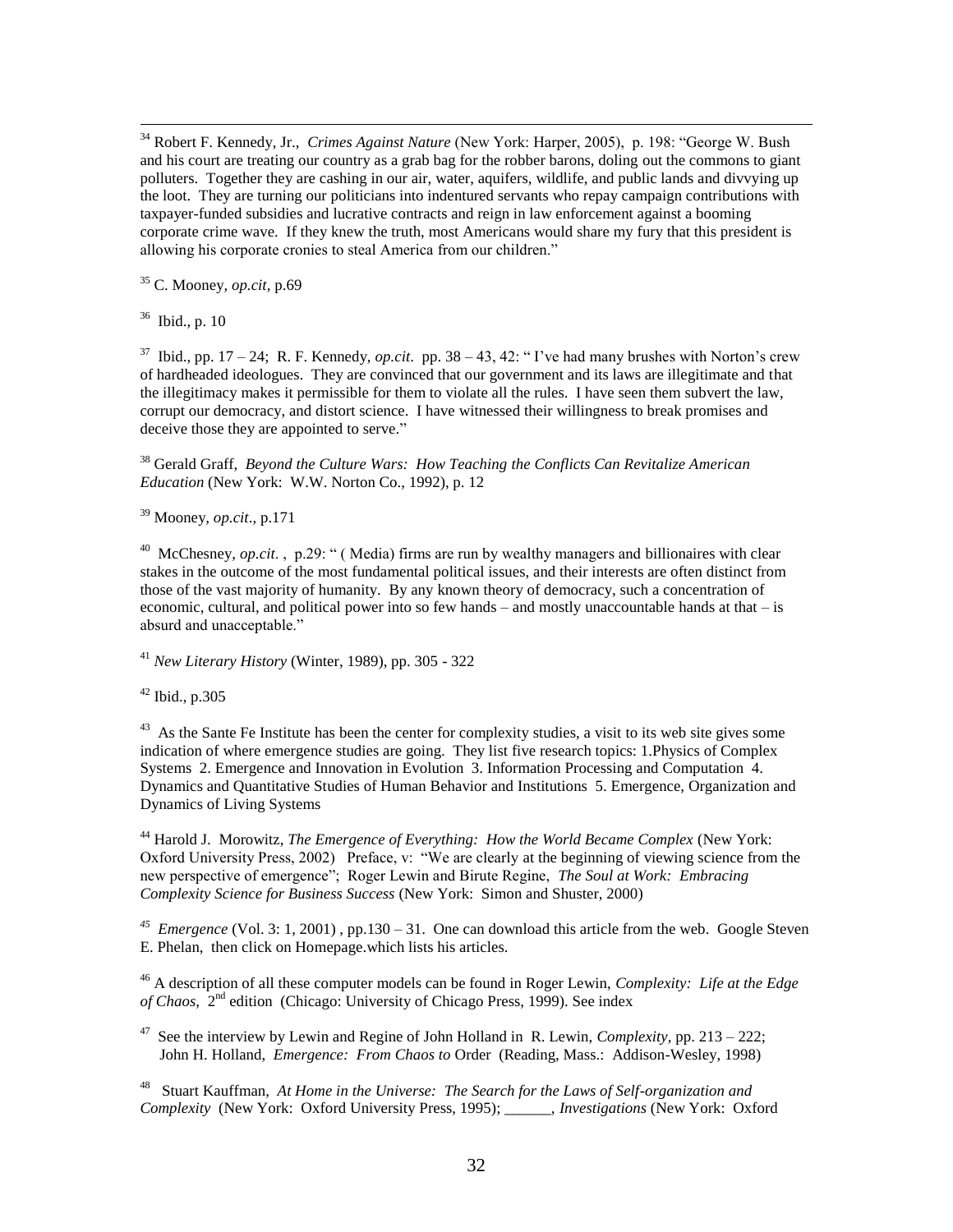University Press, 2000); Brian Goodwin*, How the Leopard Changed Its Spots: The Evolution of Complexity* (Princeton: Princeton University Press, 1994) ; Stuart Pimm, *The Balance of Nature* (Chicago: University of Chicago Press, 1991)

<sup>49</sup> Buell, *op.cit*., Preface, vii

<sup>50</sup> Ibid., p. 22

 $\overline{a}$ 

 $51$  Ibid., pp. 66-67; 126 - 27

<sup>52</sup> Ibid., p. 65; Edward Casey,*The Fate of Place: A Philosophical History* (Berkeley: University of California Press, 1997); J.E. Malpas, *Place and Experience: A Philosophical Topography* (Cambridge: Cambridge University Press, 1999); Christopher J. Preston, *Grounding Knowledge: Environmental Philosophy, Epistemology, and Place* (Athens: University of Georgia Press, 2003)

53 Preston*, op.cit*. p. 107; See also his "Restoring Misplaced Epistemology" in *Ethics, Place and Environment* (October 2005), pp.373 - 384

<sup>54</sup> Buell*, op.cit*., p. 53 - 55

<sup>55</sup> Bryan G. Norton, *Sustainability: A Philosophy of Adaptive Ecosystem Management* (Chicago: University of Chicago Press, 2005), p.xii : "Adaptive management is science-based management that assumes we usually do not know enough to choose what is absolutely best to do. Adaptive managers adopt an attitude that actions to correct environmental problems must also be actions that reduce uncertainty in the future, allowing correction of our uncertain course in later decisions. This is humble management (not by experts) via political participation and social learning."

<sup>56</sup> Paul Hawken, Amory Lovins and L. Hunter Lovins, *Natural Capitalism: Creating the Next Industrial Revolution* (New York: Little, Brown and Co., 1999); William McDonough and Michael Braungart, *Cradle to Cradle* (New York: North Point Press, 2002)

<sup>57</sup> Hawken, et. al. *op.cit*., p.9 ff

 $58$  Ibid., p. 5

<sup>59</sup> McDonough and Braungart*, op.cit*. , Ch. 4: Waste Equals Food, pp. 90 ff

<sup>60</sup> Dieter T. Hessel and Rosemary Radford Ruether (eds.), *Christianity and Ecology* (Cambridge: Harvard University Press, 2000) Introduction. See web site: www.environment.harvard.edu/religion

<sup>61</sup> Don Cupitt, *After God: The Future of Religion*. (London: Weidenfeld and Nicolson, 1997) ; David Ray Griffin, *Whitehead's Radically Different Postmodern Philosophy: An Argument for Its Contemporary Relevance* (Albany: SUNY, 2007); John B. Cobb, Jr., and David Ray Griffin*, Process Theology: An Introductory Exposition* (Louisville: Westminster Press, 1976)

<sup>62</sup> Philip Clayton and Paul Davies (eds.), *The Re-Emergence of Emergence*: *The Emergentist Hypothesis from Science to Religion* (New York: Oxford University Press, 2006)

<sup>63</sup> Kauffman, *At Home in the Universe*., p. 71

<sup>64</sup> Franklin M. Harold, *The Way of the Cell: Molecules, Organisms and the Order of Life* (New York: Oxford University Press, 2001), p. 221 "Form, structure and function are not straightforward expression of the gene's dictates; there is more to heredity than what is encoded, and you can only go from genotype to phenotype by way of epigenetics. … An organism is, in fact, a self-organizing entity and more than the sum of its molecular parts. The informational metaphor all but ignores the multiple webs of relationships